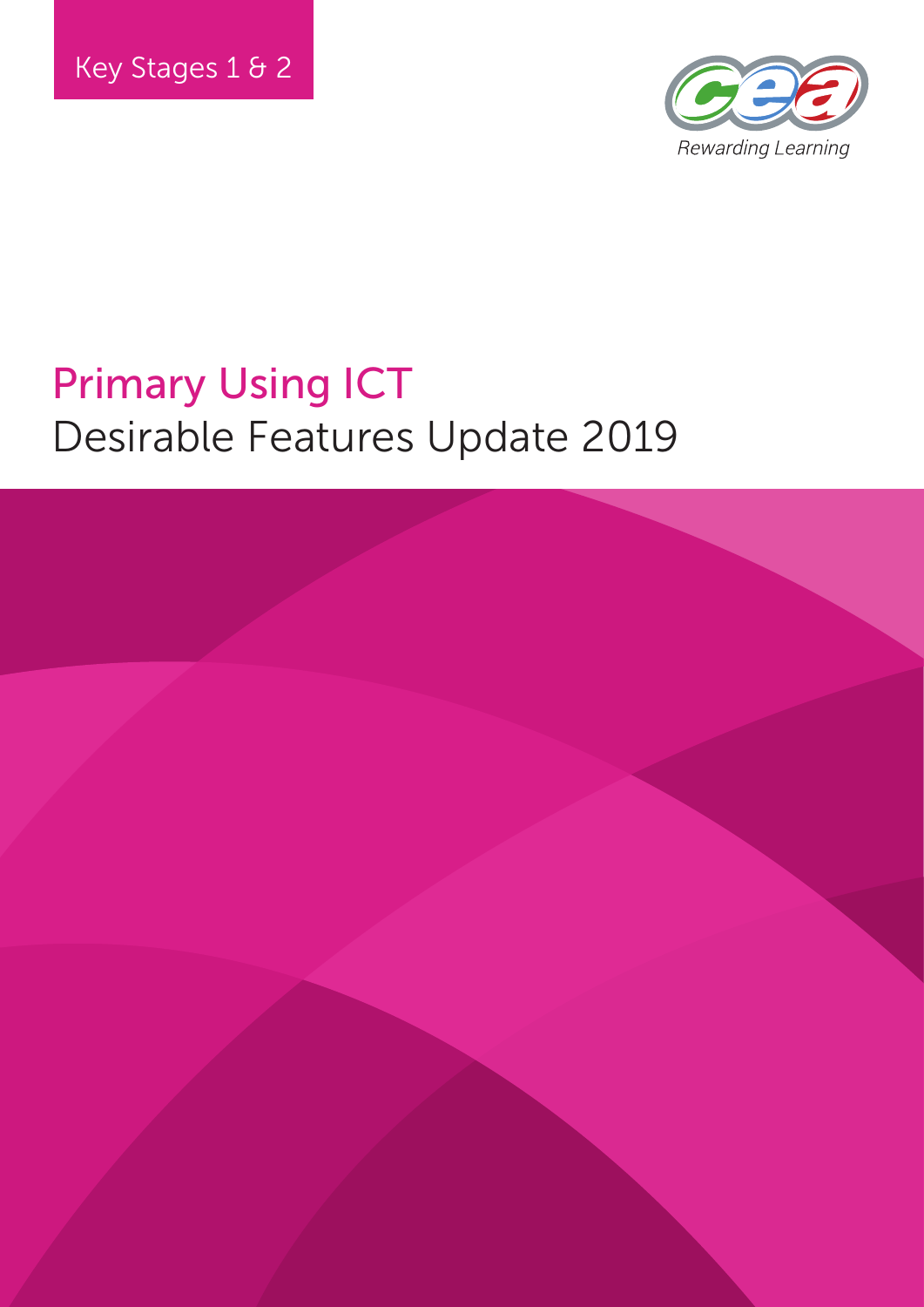# **Contents**

| Update to CCEA Desirable Features 2019          | $\overline{2}$ |
|-------------------------------------------------|----------------|
| Using the Desirable Features to cover the 5'E's | 2              |
| Copyright                                       | 3              |
| <b>Computational Thinking and Coding</b>        | $\overline{4}$ |
| <b>Digital Art and Design</b>                   | 12             |
| Digital Audio: Music and Sound                  | 15             |
| Digital Storytelling: Film and Animation        | 18             |
| Digital Storytelling: Presenting                | 23             |
| Digital Storytelling: Publishing                | 27             |
| Managing Data                                   | 31             |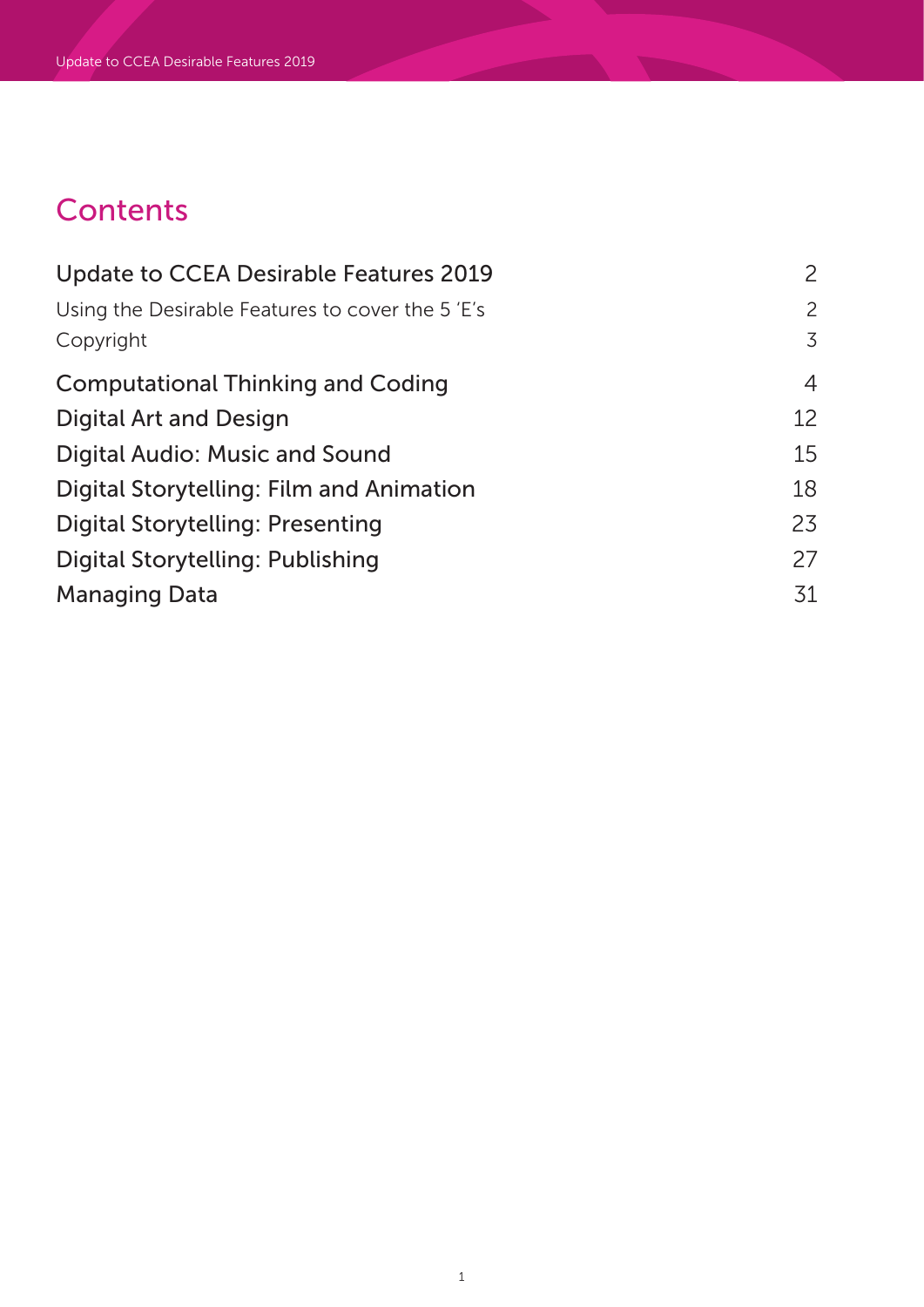## Update to CCEA Desirable Features 2019

The statutory curriculum requirements for Using ICT (the 5 'E's) can be addressed in primary school through different types of ICT. We have updated our non-statutory guidance (Desirable Features) for these types and renamed some of the categories to align with changes to the technologies available in primary classrooms.

The Desirable Features guidance sets out what is desirable to see at each of the statutory Levels of Progression. As the guidance shows a progression in learner competency in specific types of ICT, it can support you to plan appropriate activities for pupils in the different stages of primary school. It also shows the type of evidence to look for when observing a pupil and assigning a level to their work in Using ICT. All of these types of ICT also provide opportunities to feed into CCEA's framework for Digital Skills.

The updated categories of Desirable Features for primary schools are:

- Computational Thinking and Coding
- Digital Art and Design
- Digital Audio: Music and Sound
- Digital Storytelling: Film and Animation
- Digital Storytelling: Presenting
- Digital Storytelling: Publishing
- Managing Data

## Using the Desirable Features to cover the 5 'E's

You don't have to teach your pupils all of these types of ICT. You must ensure that you cover the 5 'E's across every year group in primary school. Make sure that pupils have appropriate experiences in Digital Skills to develop skills in a range of these categories.

The different types of Desirable Features can meet the requirements of Using ICT, depending on how you plan and deliver a lesson.

The requirements for **Explore** include two statements.

**Explore 1** refers to looking for, finding, choosing and using information. If you plan appropriately, you can cover this requirement through any of the categories for the Desirable Features.

**Explore 2** refers to using digital tools to investigate and solve problems. You can cover this requirement through Computational Thinking and Coding and/or Managing Data type activities.

Express involves pupils being creative, developing and presenting their ideas. Activities in any of the Digital Storytelling (Film and Animation, Presenting and Publishing) types of ICT, or through Digital Art and Design and/or Digital Audio: Music and Sound will support this 'E'.

**Exchange** refers to communicating online to share and develop ideas. To cover Exchange through any of the different types of ICT, you can plan in using an online collaborative tool to allow for meaningful opportunities in this E. This could include: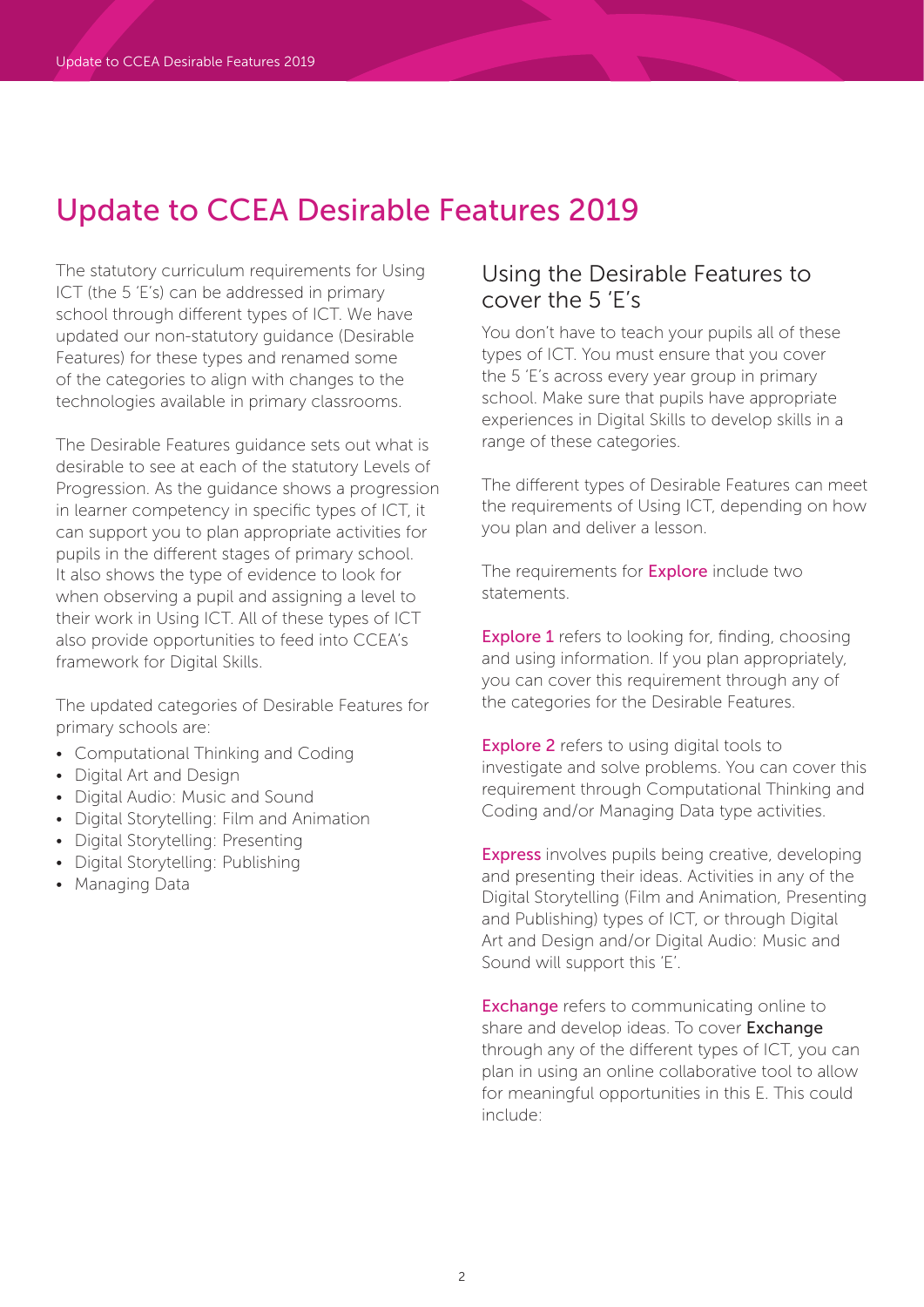- video conferencing;
- emails;
- blogging;
- using discussion boards to share ideas;
- using online functions such as commenting to leave opinions on others' work;
- collaborating on a shared document;
- creating material online together;
- sharing work in a Virtual Learning Environment  $(VLE)$ :
- using Cloud tools to store, organise, complete, share and submit work; and
- sharing materials such as images or written activities to a wider audience.

**Evaluate** involves pupils reflecting on how they are carrying out and/or how they have carried out an activity. They focus on the process and outcome of an activity and assess how they might improve these. All types of ICT should include an element of **Evaluate**. Activities with a strong problem-solving focus such as Computational Thinking and Coding and Managing Data require children to **Evaluate** what they are doing as they consider whether their approach to a problem is effective and efficient.

Exhibit involves pupils managing and displaying their work digitally. This could range from printing and saving their work to organising and maintaining digital files and folders. You should include Exhibit in any ICT activity.

For all of types of Using ICT, it is important to show pupils what good examples of work look like in practice, for example listening to musical compositions in Digital Audio or viewing film or animation clips to explore the structure of the story.

## Copyright

For many types of creative ICT, pupils use material, such as images or sound files, they have found from different sources. You should ensure that any images you provide for pupils to use are copyright-free. As pupils move up the levels and source their own materials, they should be aware of copyright issues and only use appropriate material.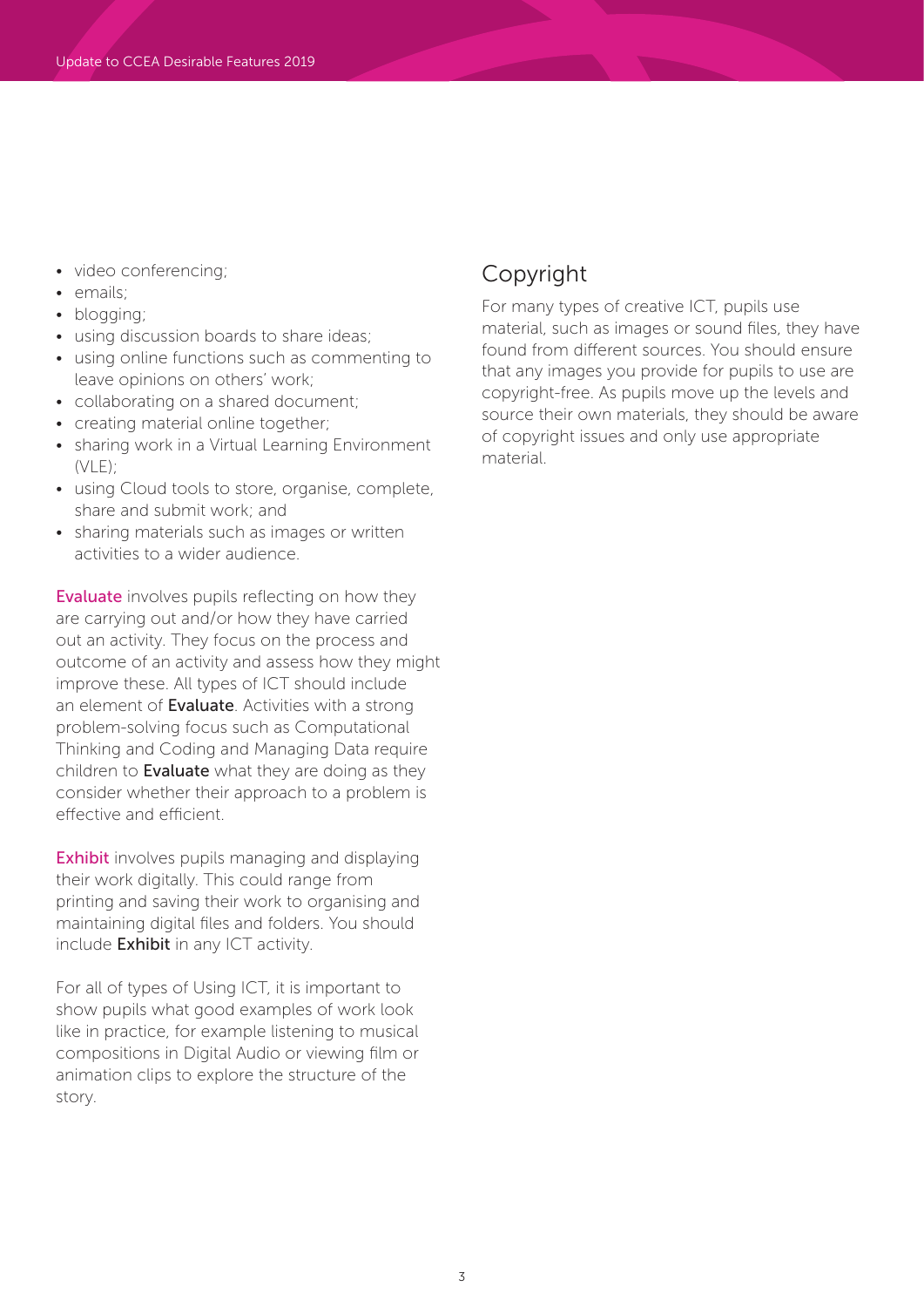In **Computational Thinking** and Coding, pupils enter instructions or commands to make a computer solve problems. This type of ICT was previously called Interactive Design. At lower levels, pupils control devices such as Bee-Bot or Sphero and explore digital environments such as Scratch Jr or Kodable. As they move up the levels, pupils begin to solve increasingly complex problems and create interactive programs with more efficient use of coding commands in Logo or block-based coding apps or environments such as Scratch, Tynker or Hopscotch.

As they progress through the levels, pupils develop problem-solving skills that are important for this type of Using ICT. These include writing instructions to carry out an activity (algorithm), identifying why some instructions or commands haven't worked and fixing them (debugging), breaking down projects or problems into smaller parts (decomposition) and using logical reasoning to predict what will happen if they enter a command or set of commands in a coding project.

## Level 1

- introduce the concept of an algorithm by creating sets of instructions for normal everyday activities such as making toast or changing their shoes;
- explore interactive games or apps, making choices by clicking or tapping different buttons or images onscreen to create different outcomes;
- explore a digital device or environment using simple commands, for example after discussion make a Bee-Bot move by entering commands or use the SpheroEdu app to draw a route for the Sphero robot to follow;
- use pre-existing commands in a coding app, such as Scratch Jr or Kodable, to make a sprite move, change its appearance or change direction;
- use motion blocks and look or sound blocks in coding software such as Scratch or code.org to control a sprite;
- with teacher help, identify why some instructions or commands haven't worked and fix them (debug);
- talk about what they have done; and
- save their work, with teacher help.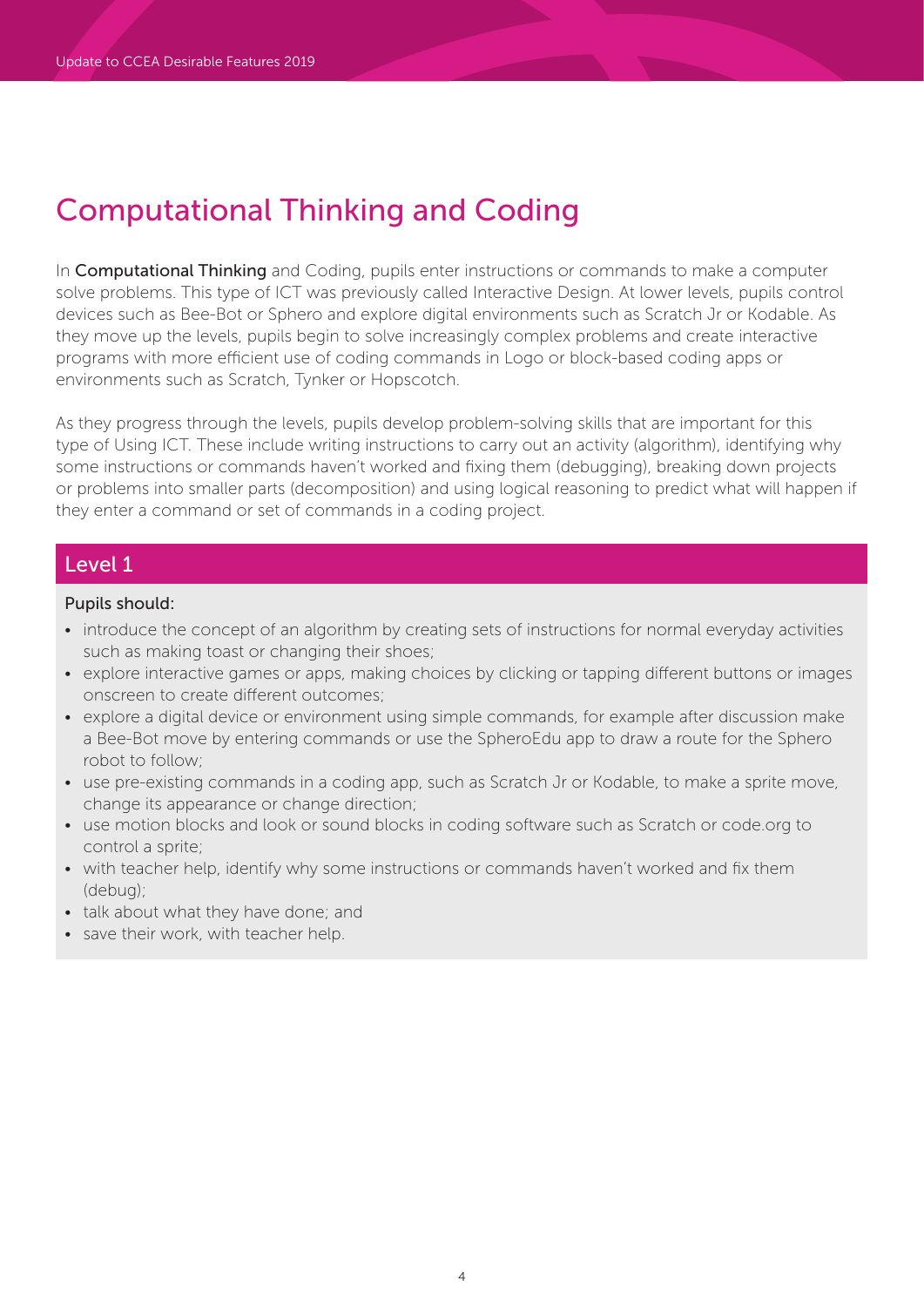## Level 2

### Pupils should:

- look at and talk about examples of simple coding projects;
- know that they can break any activity (including coding) down into smaller parts (decomposition); and
- plan what they want to happen in a coding project and write a set of instructions (algorithm) for this.

### Programmable devices

### Pupils should:

- use their algorithm and logical reasoning to make a Bee-Bot, Sphero or Dash and Dot robot move to a specific location;
- with a partner or in a group, talk about why some instructions or commands haven't worked and fix these (debug);

#### or

### Onscreen turtle, Logo or Minecraft

- use their algorithm and logical reasoning to make the turtle or Minecraft agent follow a specific route;
- with a partner or in a group, talk about why some instructions or commands haven't worked and fix these (debug);

or

## Block-based coding apps or software

- use their algorithm and logical reasoning to code a range of motion, looks and sound commands that control a sprite; and
- with a partner or in a group, talk about why some instructions or commands haven't worked and fix these (debug).

### Finally

- with teacher help, save their work to a specific location (if using an app or software) and know how to find and open it again;
- if appropriate, with teacher's help, use digital tools to share their work; and
- show their work and talk to the teacher about what they did and any improvements they could make.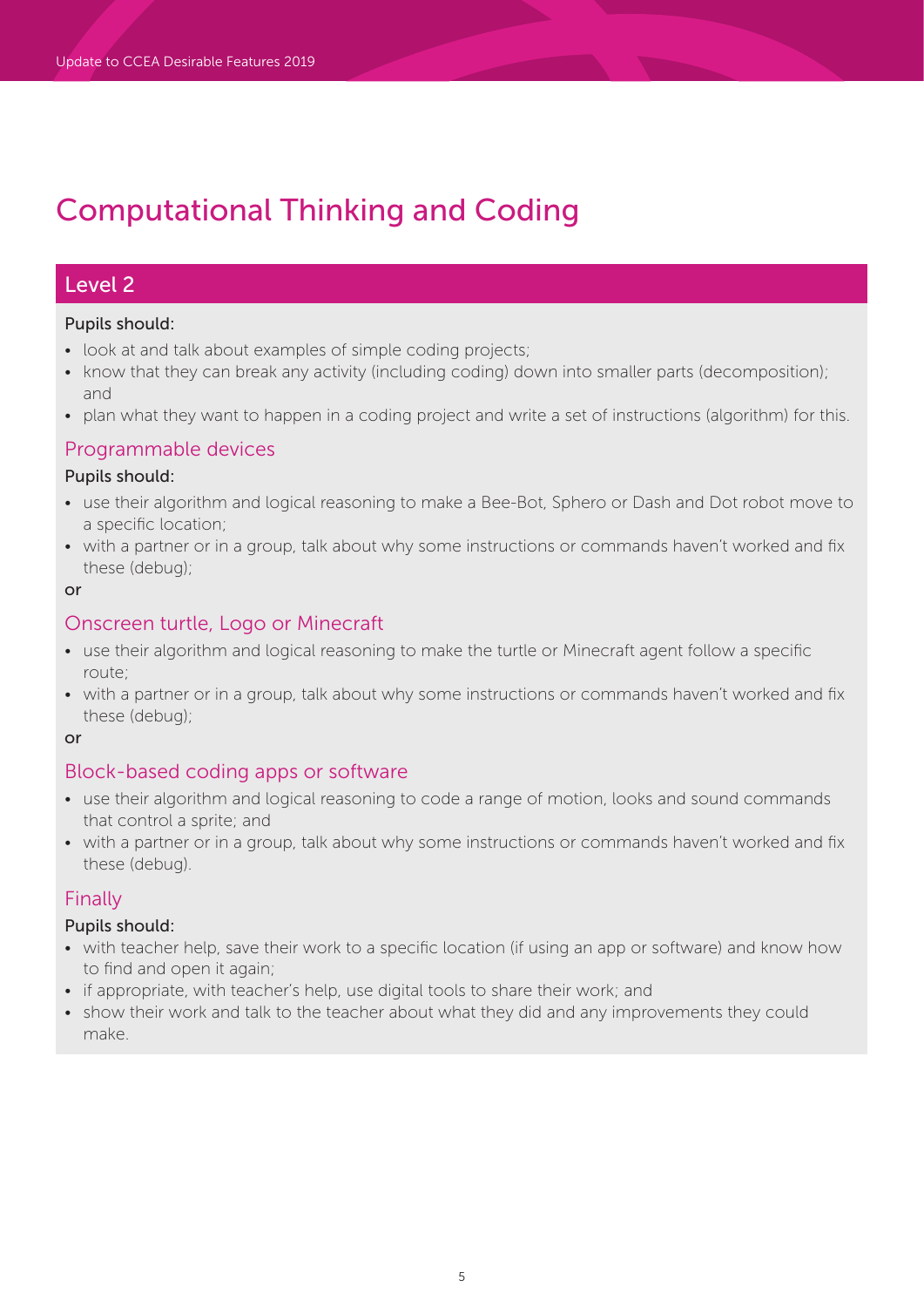## Level 3

### Pupils should:

• create a coding project such as a game or animation in Scratch (or similar software), make a pattern or shape or follow a route in Logo.

## Programmable devices (such as Pro-Bot, Blue-Bot, Parrot Drone or Sphero)

### Pupils should:

- look at and talk about examples of coding projects, including the use of movement, speed, direction and loops;
- talk about how these projects are composed of different components and break the larger task into smaller manageable tasks (decomposition);
- plan what they want to happen in their own coding project, work out what different parts of the program must do and use logical reasoning to predict the commands that are required;
- use a range of commands, including movement with direction and speed, and light or sound commands;
- make code more efficient, for example by using loop control commands;
- test the program, checking that the commands are logical and debugging any errors, at regular intervals;

### or

## Onscreen turtle or Logo

- look at and talk about examples of coding projects, including using sequences of commands and the repeat command;
- plan what they want to happen in their own coding project, work out what different parts of the program must do and use logical reasoning to predict the commands that are required;
- use a range of commands, including movement and turns;
- make code more efficient, for example by using a repeat;
- test the program after every step, checking that the commands are logical and debugging any errors;

or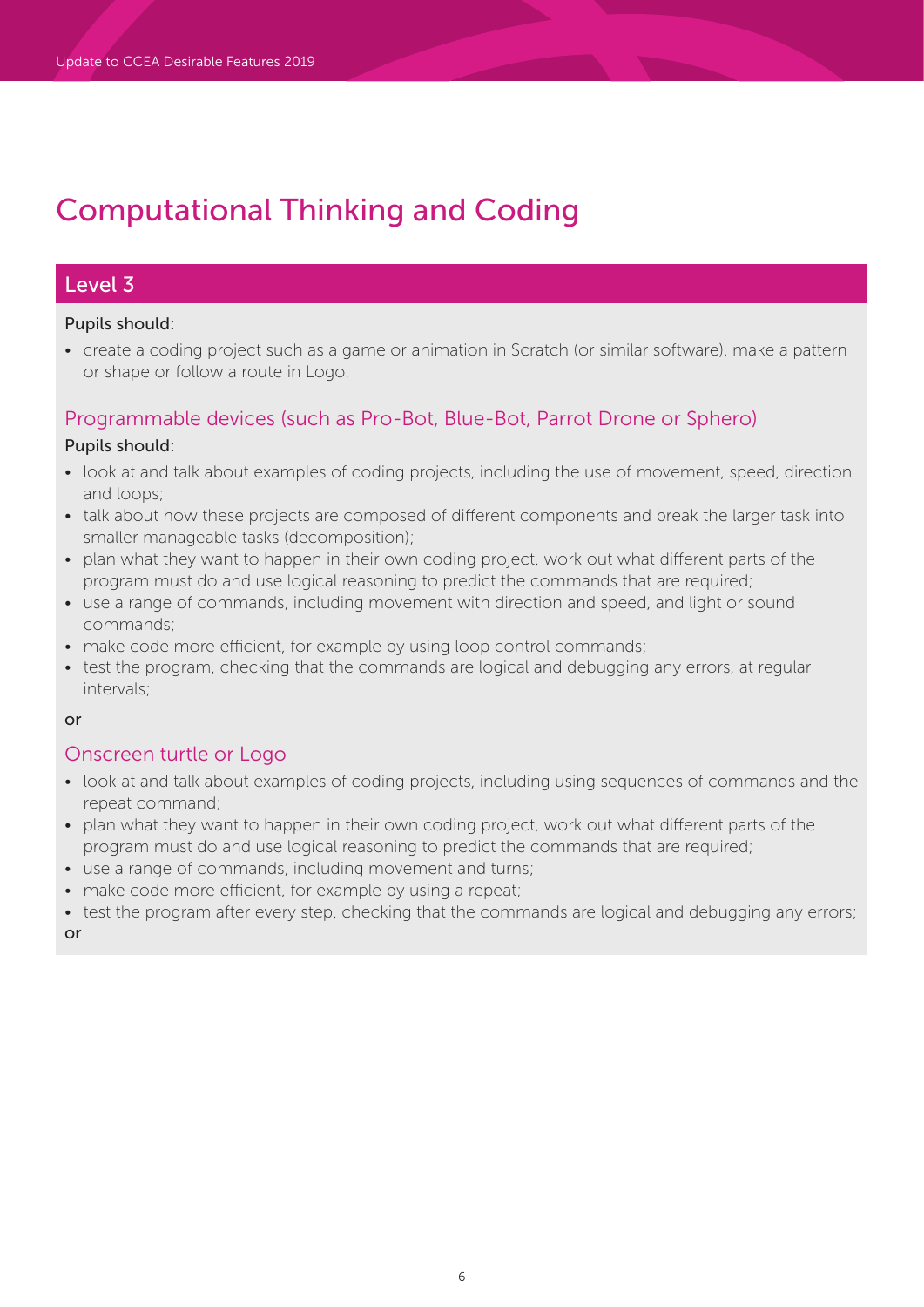## Level 3

## Block-based coding apps or software

- look at and talk about examples of coding projects, including using motion, looks, costumes, sensing, control and events;
- talk about how these projects are composed of different components, for example plot, character, actions, setting, background and stage;
- plan what they want to happen in their own coding project, for example using a storyboard, working out what different parts of the program must do and using logical reasoning to predict the commands that are required;
- use a range of commands including triggering commands in a program, for example when the space bar key or a button is pressed, a specific object is clicked, the green flag in Scratch is clicked or a device is shaken;
- make code more efficient, for example by using a repeat command; and
- test the program after every step, checking that the commands are logical and debugging any errors.

## Finally

- save using filenames into a given folder or, if using an app, into the location the teacher specifies;
- share their work with the teacher or others and discuss how they can improve it (possibly using digital tools to comment on the work and respond to feedback); and
- make any agreed changes and save again.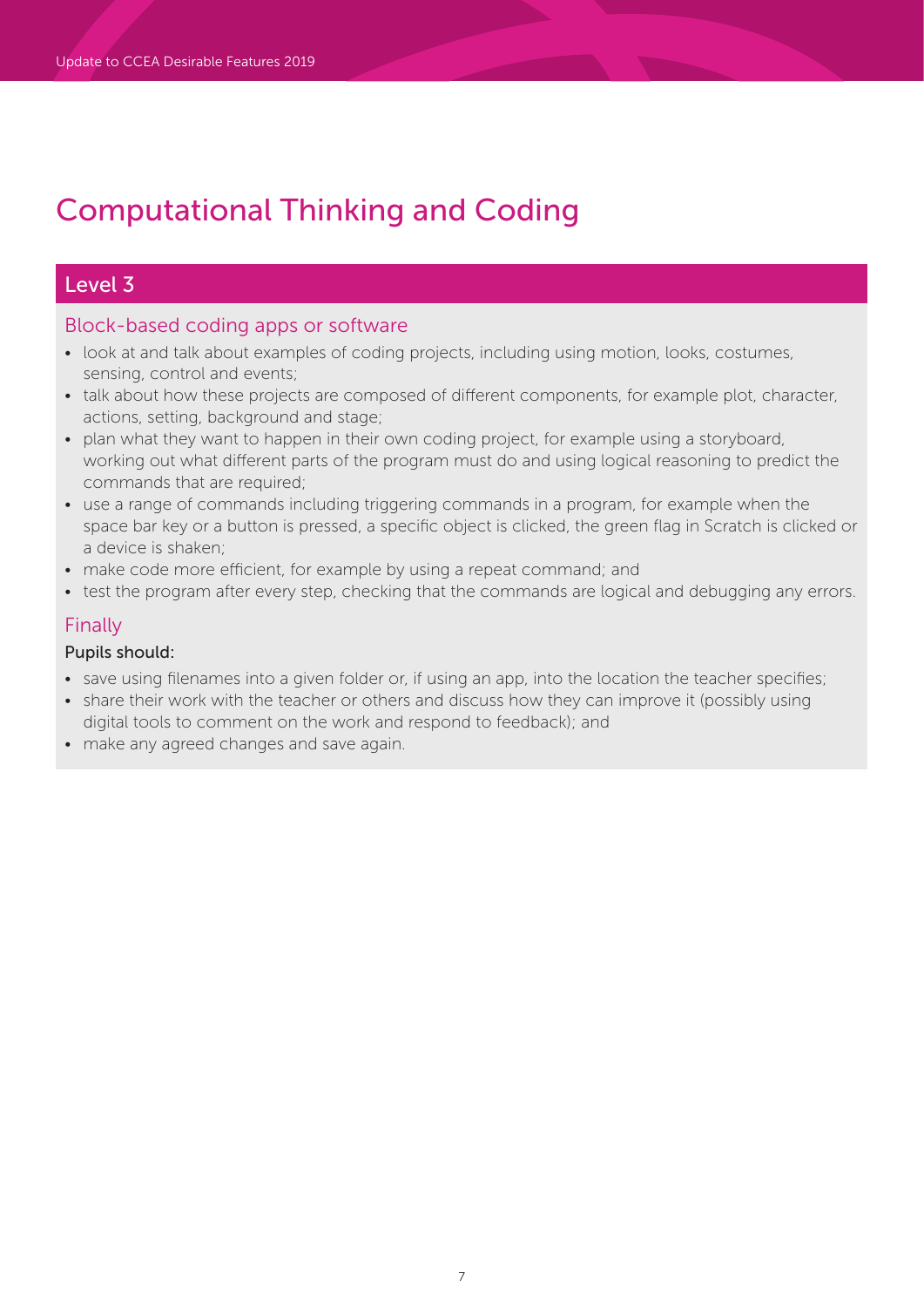## Level 4

### Pupils should:

- create a more sophisticated coding project using a broad range of commands; and/or
- solve a given problem using commands in a programming environment.

### Programmable devices (such as Parrot Drone, MicroBit or Sphero)

### Pupils should:

- look at and talk about examples of coding projects, including the use of motion, looks, lights or sounds, sensors, control and events such as 'if…then' and 'loop until' (or equivalent) that make the code more efficient;
- recognise that these projects are composed of different components and break the task into smaller manageable tasks (decomposition);
- in small groups, plan and storyboard their own coding project, working out what different parts of the program must do, using logical reasoning to discuss and compare the commands that are required for their algorithm and predict the outcome;
- use a range of commands to create a project including triggering commands such as 'if...then' and 'loop until' to facilitate a more efficient method of interaction;
- test and debug at regular intervals and collaborate with others to solve problems as they arise;

### or

## Onscreen turtle or Logo

- look at and talk about examples of coding projects that have procedures;
- recognise how they might decompose these projects;
- individually or in pairs, plan their own coding project, working out what different parts of the program must do, using logical reasoning to discuss and compare the commands that are required for their algorithm and predicting the outcome;
- create a project that requires using more efficient code such as a procedure;
- test and debug at regular intervals and collaborate with others to solve problems as they arise;

or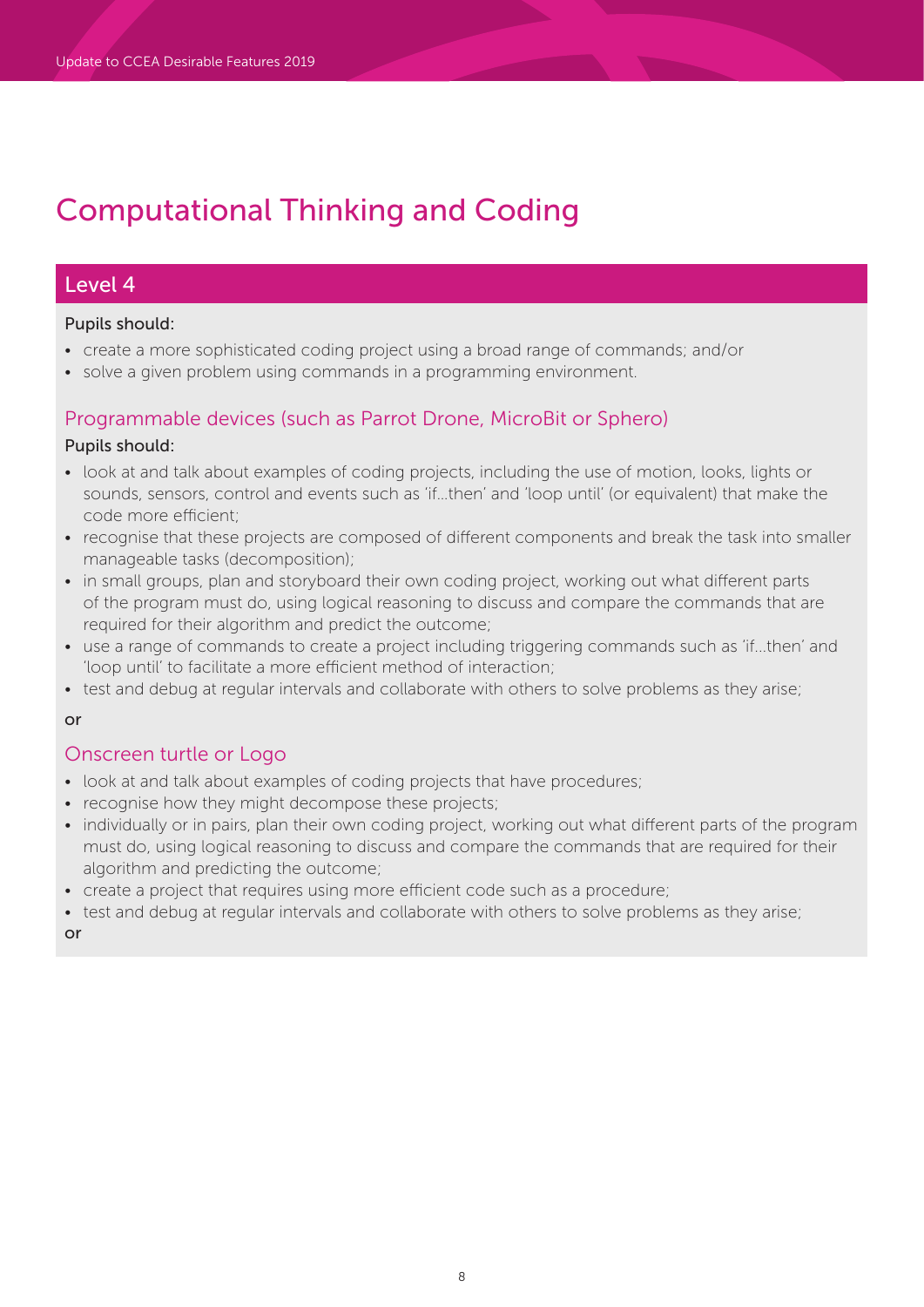## Level 4

## Block-based software (Scratch 3.0 or equivalent)

- as a class look at and talk about examples of coding projects, including the use of motion, looks, costumes, sensing, control and events such as 'broadcast' and 'when I receive' (or equivalent) that make code to be more efficient;
- recognise how they can decompose these projects into the different parts of the program, for example plot, character, actions, setting, background, stage, scoring, timer and number of lives;
- in small groups, plan and storyboard their own coding project, working out what different parts of the program must do, using logical reasoning to discuss and compare the commands that are required for their algorithm and predicting the outcome;
- use a range of commands to create a project including triggering commands such as 'broadcast' and 'when I receive' that allow scripts to continue across different sprites and backgrounds to facilitate a more efficient method of interaction; and
- test and debug at regular intervals and collaborate with others to solve problems as they arise.

## Finally

- share their work (possibly using digital tools), respond to feedback and comment on others' work; and
- organise files and export work in an appropriate format so that others may view it.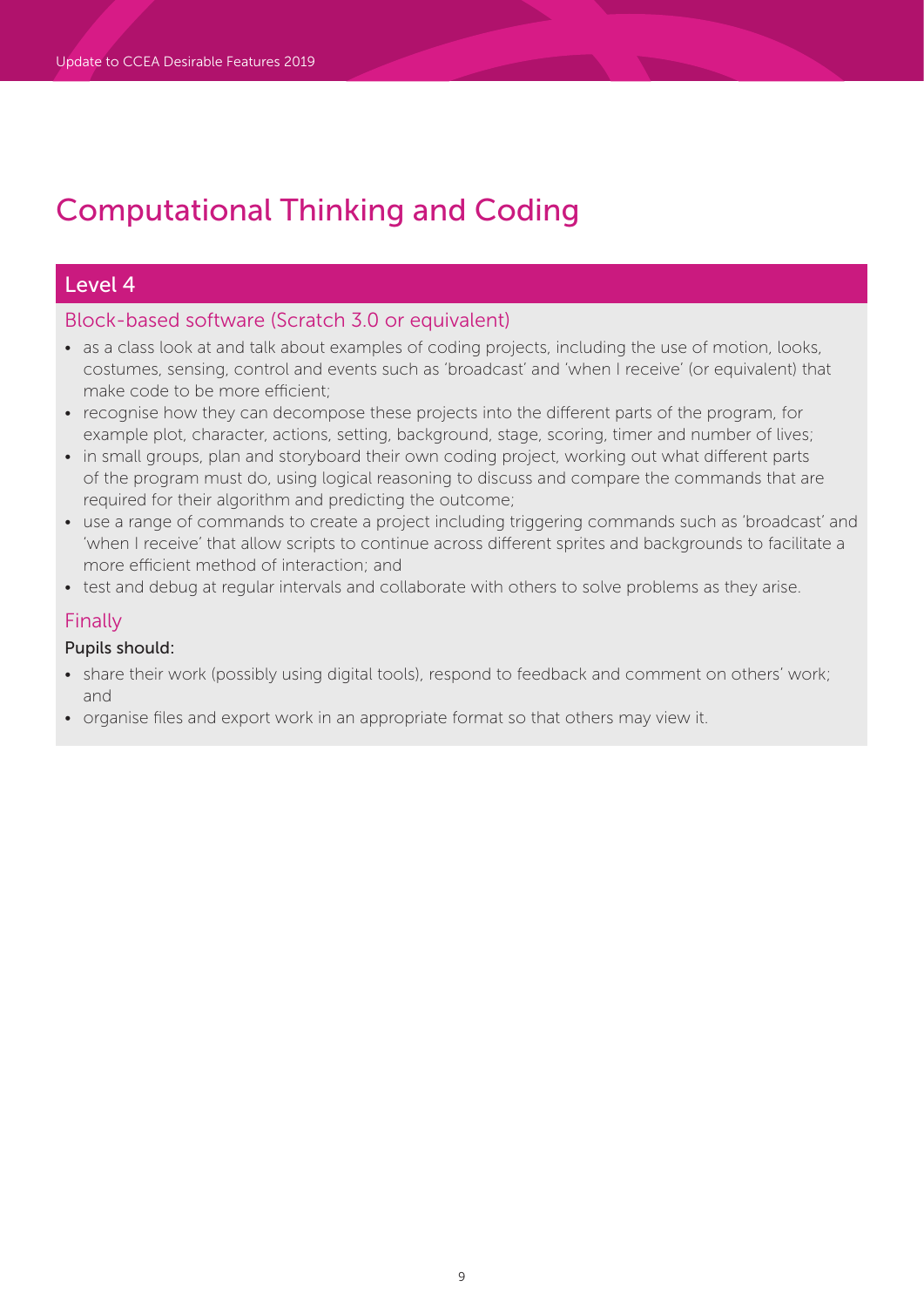## Level 5

### Pupils should:

- create more sophisticated coding projects using a broad range of commands and more than one platform; and
- solve a more complex problem using commands in a programming environment.

## Programmable devices (such as Parrot Drone, MicroBit or Sphero)

### Pupils should:

- as a class look at and talk about examples of coding projects, including using multiple 'if…then' and 'if…then…else' commands, variables, sensors, events, operators and comparators;
- recognise how they can decompose these projects;
- in small groups, plan their own coding project, demonstrating a clear sense of purpose and audience, showing understanding of abstraction by deciding what details they need to include and what they can leave out, working out what different parts of the program must do and using logical reasoning to discuss and compare the commands that are required for their algorithm and predicting the outcome;
- use a range of commands to create a project, including variables, operators and control statements such as 'if… then…' alongside the use of 'if…then…else' and comparators;
- test and debug at regular intervals and collaborate with others to solve problems as they arise;

### or

## Onscreen turtle or Logo

- look at and talk about examples of coding projects that have embedded procedures;
- recognise how they can decompose these projects;
- individually or in pairs, plan their own coding project, showing understanding of abstraction by deciding what details they need to include and what they can leave out, working out what different parts of the program must do and using logical reasoning to discuss and compare the commands that are required for their algorithm and predicting the outcome;
- create a project that requires embedded procedures;
- test and debug at regular intervals and collaborate with others to solve problems as they arise;

or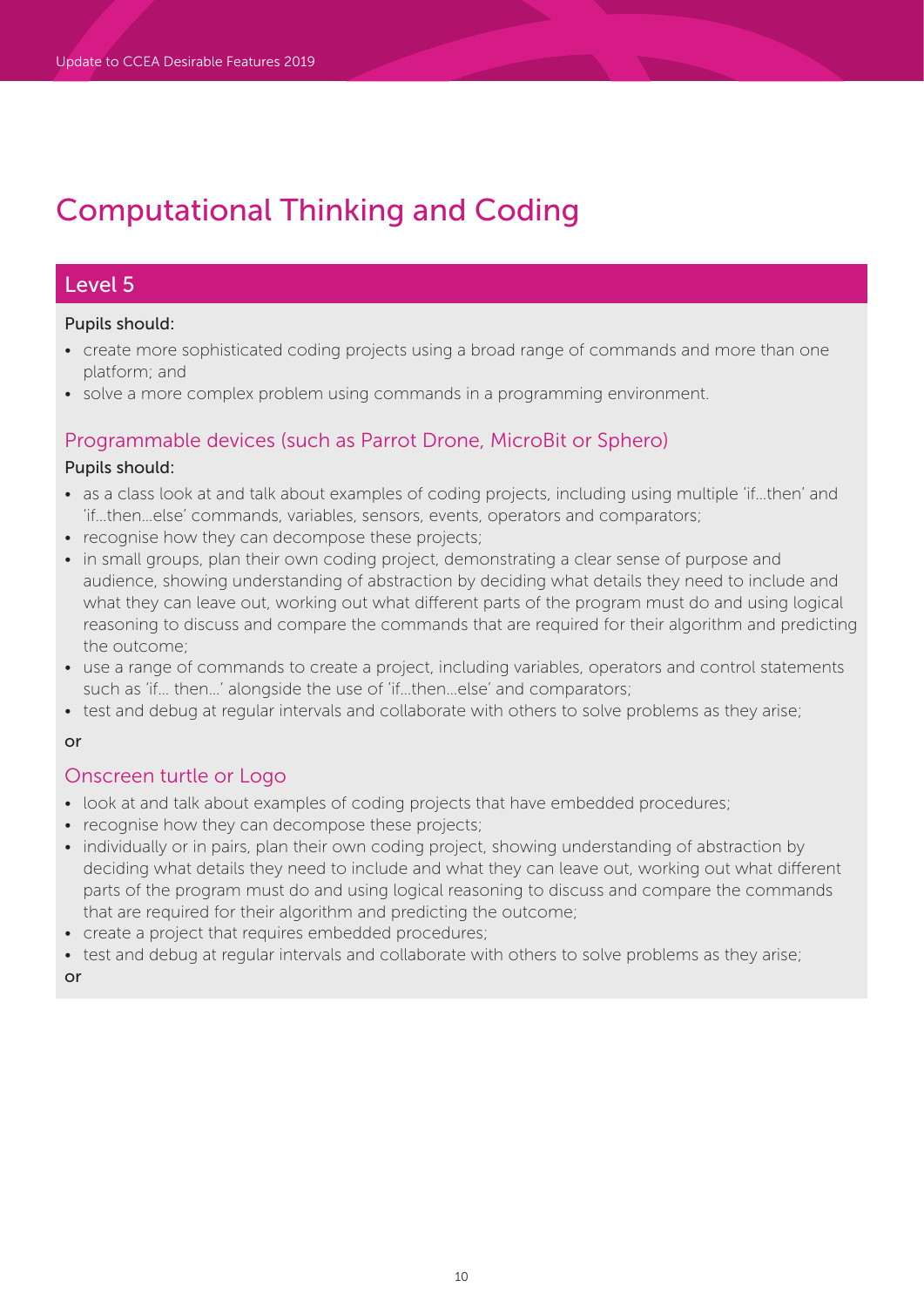## Level 5

## Block-based software (Scratch 3.0 or equivalent)

- as a class look at and talk about examples of coding projects including the use of multiple 'broadcast' and 'when I receive' commands, variables, data, operators and control statements such as 'if… then…';
- recognise how they can decompose these projects;
- in small groups, plan and storyboard their own coding project, demonstrating a clear sense of purpose and audience, show understanding of abstraction by deciding what details they need to include, and what to leave out, work out what different parts of the program must do and use logical reasoning to discuss and compare the commands that are required for their algorithm and predict the outcome;
- use a range of commands to create a project including variables, operators and control statements such as if… then… alongside the use of multiple or embedded 'broadcast' and 'when I receive' commands; and
- test and debug at regular intervals and collaborate with others to solve problems as they arise.

## Finally

- share their work (possibly using digital tools), respond to feedback, and comment on the work of others evaluating process and outcome; and
- organise files and publish work online (if available) so that others can view it.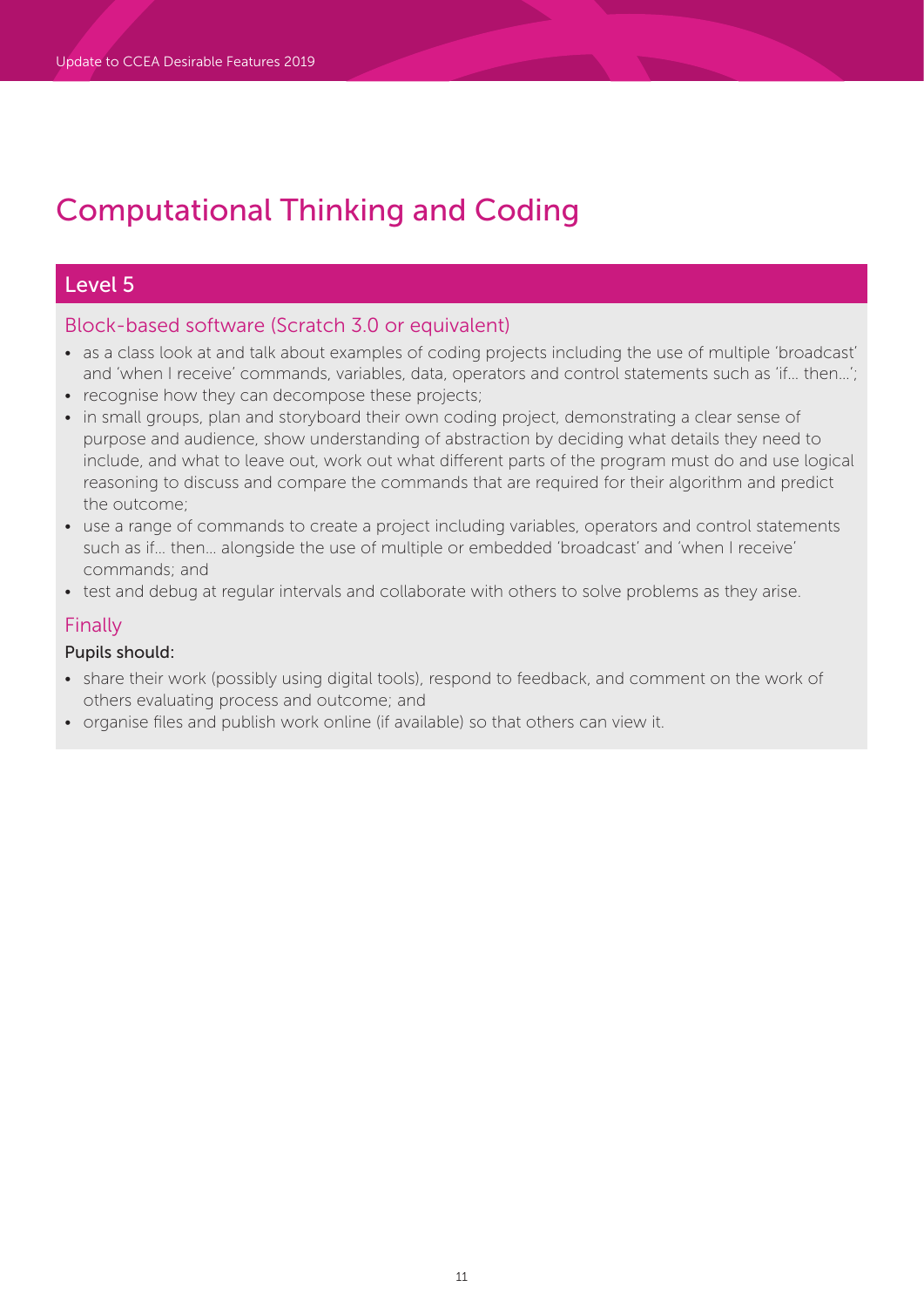# Digital Art and Design

Digital Art and Design was previously known as Working with Images. This is the use of ICT in Art and Design. Pupils make their own digital art as a creation in its own right or as an illustration to use in other digital products such as a story. As they move through the levels, pupils develop their skills in taking digital photographs and creating digital drawings, paintings or collages. They acquire a more varied visual vocabulary to describe their work. At higher levels, pupils move on to understanding how to use focal points in a photocomposition or experiment with using layers in a digital art app such as Brushes.

## Level 1

### Pupils should:

- look at, respond to and talk about examples of photographic images and artworks, beginning to think about specific elements of art such as colour, shape or texture;
- with teacher help, frame the subject of their photo and attempt to keep the camera steady when taking a photo with a digital device;
- with teacher help, review the shot and decide if they need to take it again;
- with teacher help, take photographs with a tablet or camera to create a collection of images suitable for a class discussion or to respond to a challenge to capture images such as finding a specific colour, shape or texture and view on screen;
- use software or an app to create their own digital artwork, which could be 3D, exploring tools such as the pencil, paintbrush, stickers and stamp and also use the undo button;
- use visual language to describe their images when talking about their work, for example the colours, shapes and textures of something they have photographed or created; and
- with teacher help, save and/or export their work.

## Level 2

- look at, respond to and talk about examples of photographic images and artworks, thinking about specific elements of art such as colour, line, shape, form, space and texture or pattern;
- take photographs with some control, thinking about framing (for example, not chopping off parts of the subject) and focus;
- review the shot and decide if they need to take it again;
- use software to review their own photographs and/or other images provided by the teacher and, if desired, edit these using tools in the software, for example crop the image or add a filter or effect;
- use software or an app to create their own digital artwork, which could be 3D, using more control and a wider range of tools such as fill, shape and special effects and beginning to consider elements of art such as colour, line, shape, form, space and texture or pattern;
- with the teacher's help, save their work to a specific location and know how to find and open it again; and
- share and review their work (using online tools if appropriate) and talk about what they did and any improvements they could make.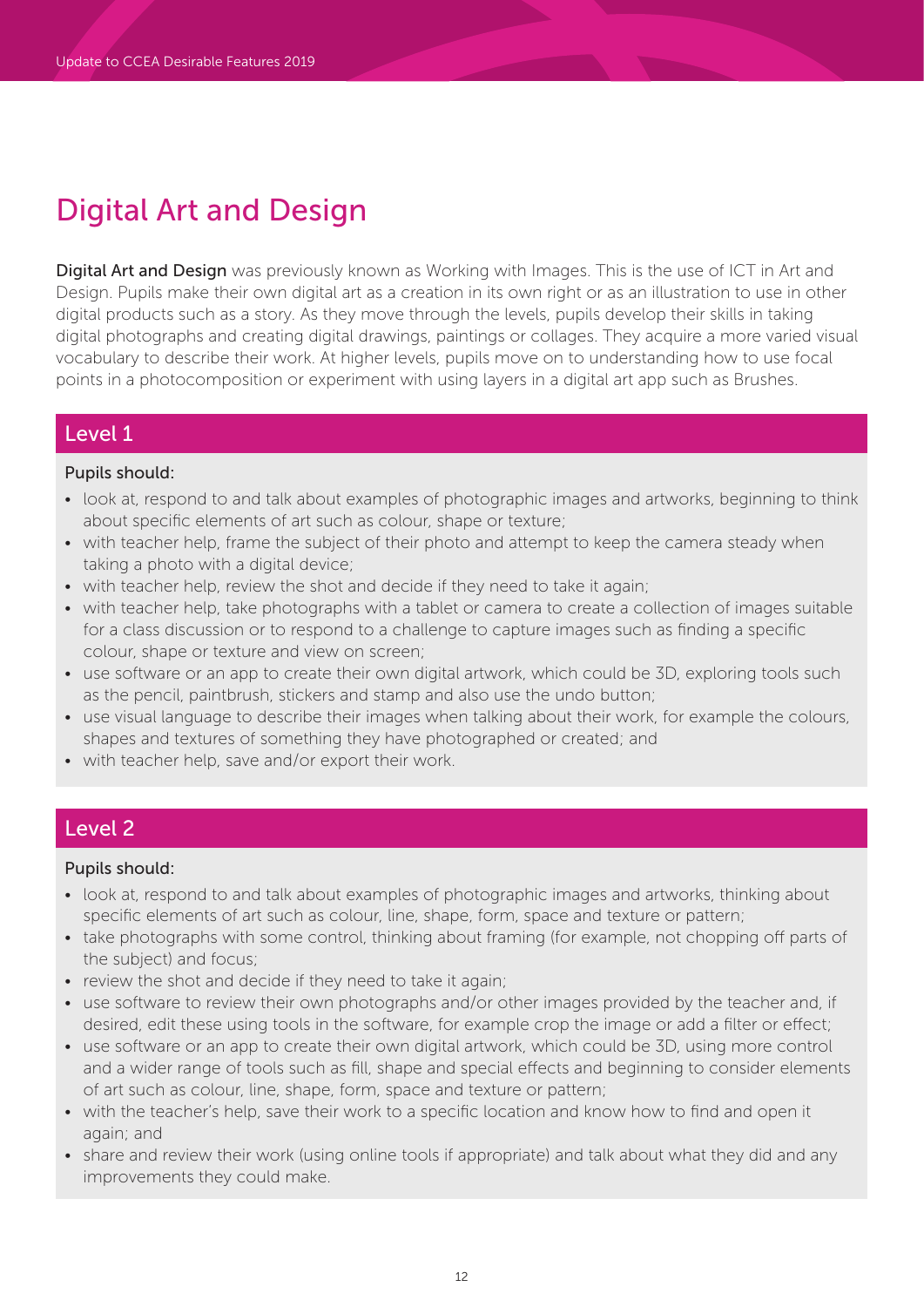# Digital Art and Design

## Level 3

### Pupils should:

- look at, respond to and talk about examples of photographic images and artworks, beginning to consider all the elements of art;
- take photographs with more purpose and control (holding the camera steady and in focus) showing some understanding of how to compose their shot, for example finding a point of interest and deciding how to position it in their frame or checking that the background isn't cluttered or distracting;
- understand that they can shoot from different angles, (eye-level, high and low), and that they can move close to the subject for a close-up and step back for a wide shot;
- access, select and import images from a range of given sources such as a camera, the internet and/ or their own artwork scanned or photographed by the teacher, scaling the images proportionally if appropriate by dragging only the corner handles of the image;
- create a digital artwork, which could be 3D, with purpose using appropriate tools and tool options such as size, colour, pencil, paintbrush, paint, fill, special effects, wallpaper and/or repeat options thinking about the elements of art such as colour, line, shape, form, space and texture or pattern;
- share their work with someone (possibly using online digital tools to comment on the work of others and respond to feedback on their own);
- consider any feedback they have received and make adjustments as appropriate; and
- save using filenames into a given folder, or if using an app, export into the location given by the teacher.

## Level 4

- look at, respond to and talk about examples of photographic images and artworks considering visual language including the elements of art;
- take photographs with purpose and control showing greater understanding of how to compose their shot, for example finding a point of interest and deciding how to position it in their frame, checking the background isn't cluttered or distracting, considering using the rule of thirds and choosing a perspective that appeals to them;
- edit images to enhance them, for example by applying filters, adjusting contrast or resizing proportionally;
- create a digital artwork with control, which may include their own artwork or scanned images, photos or stills from a film, for a given audience or purpose, possibly combining work from different apps or software to best effect or including the use of layers, or creating a 3D digital artwork using appropriate tools and options, considering the elements of art;
- share their work with someone (possibly using online digital tools to comment on others' work and respond to feedback on their own); and
- save and export the artwork in the appropriate file format.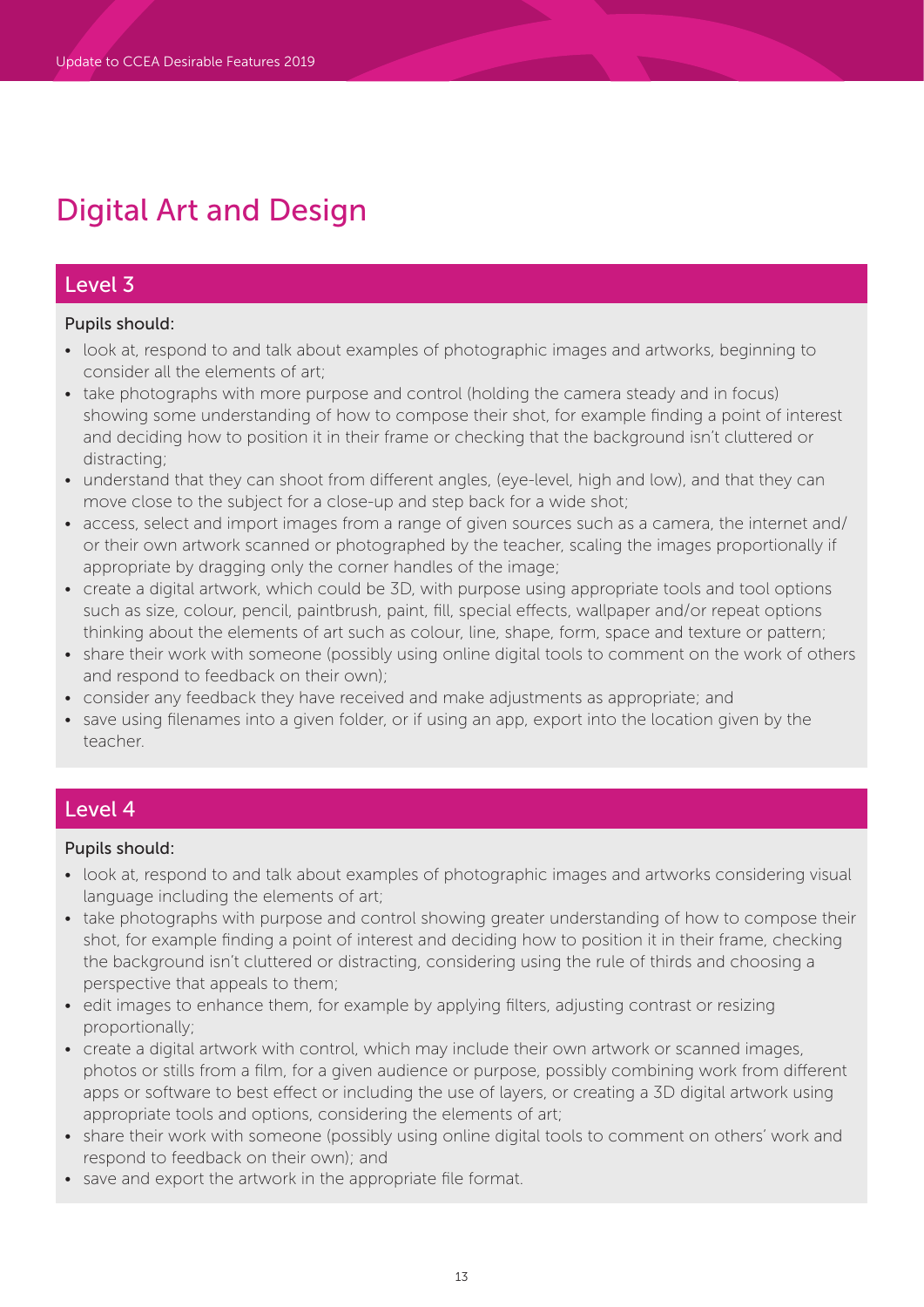# Digital Art and Design

## Level 5 Building on previous levels

- respond to and think critically about examples of photographic images and artworks considering visual language, including the elements of art;
- plan and create more complex digital artwork using a range of image software tools and effects, possibly including (if appropriate software is available) the design and creation of 3D artworks, demonstrating a clear sense of purpose and audience and considering visual language including the elements of art;
- demonstrate an understanding of image resolution when creating digital artwork and importing images;
- use a range of features and techniques to enhance work;
- be aware of copyright regulations and reference sources, where appropriate;
- save and export artwork in appropriate file formats such as a .jpg, .gif or .png for bitmap graphics and .pdf, .svg or .eps for vector images, or for sending 3D work to a 3D printer, using or .stl or .obj. formats; and
- throughout the process engage in discussion with the teacher or other pupils and respond to feedback on work (this can be through a collaborative tool such as Fronter or an online forum, if available).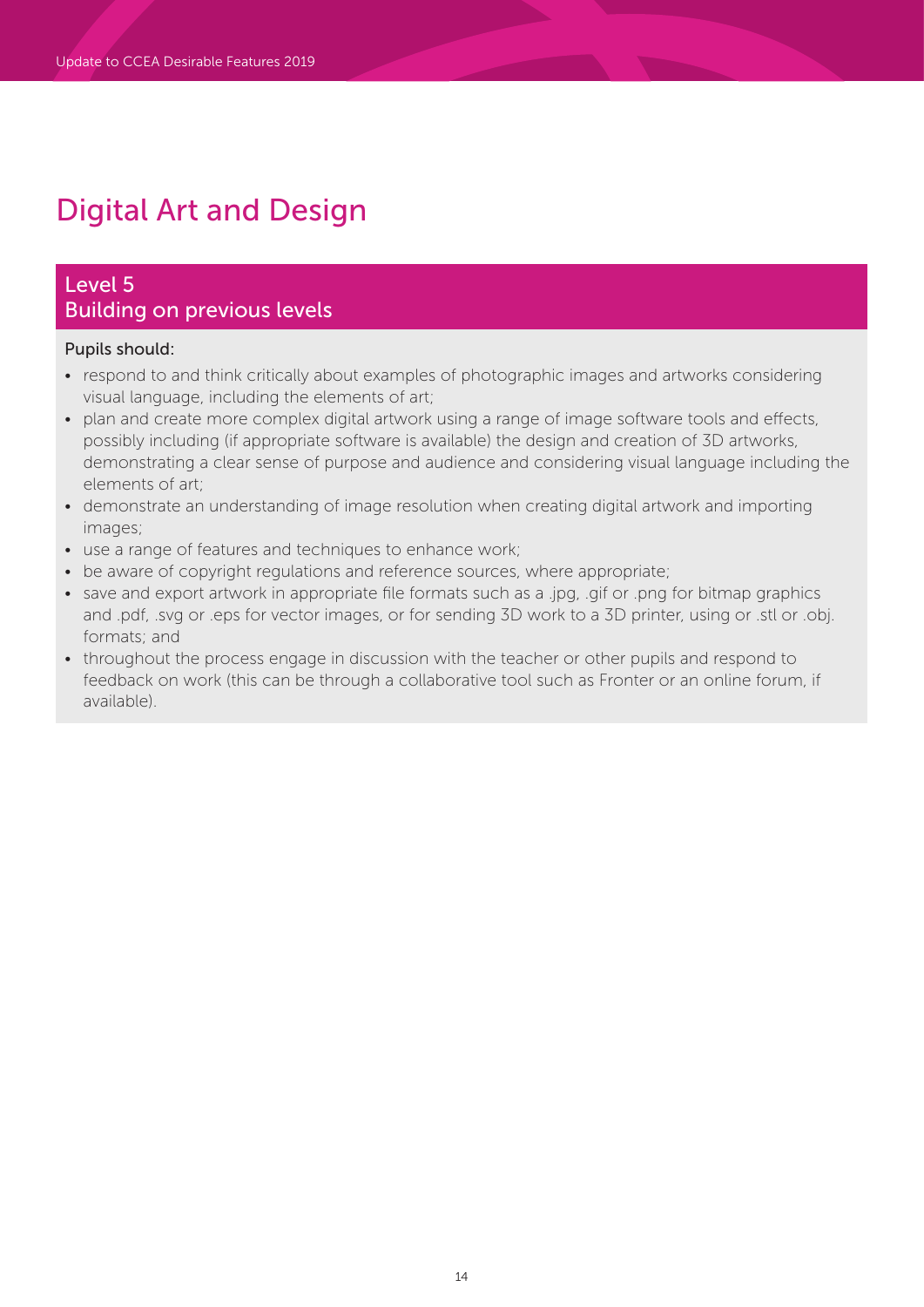## Digital Audio: Music and Sound

In Digital Audio: Music and Sound pupils find, create, record and edit sound and/or music, for example sound effects to use in digital story, podcast or radio show, a recording of a musical performance, a soundtrack for a film or animation or their own original digital musical composition. As they move up the levels, they create increasingly complex sound files by using multiple tracks, balance sound levels and demonstrate appropriate use of effects.

## Level 1

### Pupils should:

- listen to a range of digital sounds, for example playground sounds or traffic, and identify and talk about them;
- explore and interact with a digital device, for example click on images and objects, and use virtual musical instruments in a sound app or software to create their own music and sounds;
- with help, use a USB microphone, tablet or computer to record sounds such as voice, a musical performance or sound effects, in real time for a class story;
- share and talk about their digital work with someone; and
- save their work, with teacher help.

## Level 2

- listen to a range of sounds or music to develop awareness of audio features such as high or low (pitch), loud or soft (dynamics) or fast or slow (tempo);
- explore and interact with a digital device, for example click on images and objects in a sound app or software to create their own music and sounds or a soundscape for a story, routine or event, for example by using a sequence of images or loops;
- with teacher help, carry out simple edits such as copying and pasting sound files to repeat a sequence in their project;
- be aware that digital sounds can be manipulated by, for example changing the pitch or volume of sounds in the software or app they are using;
- use and understand terms such as pitch (higher or lower sounds), tempo (fast or slow) and reverb (echo);
- with more independence record in real time, for example capture voice, musical performance or sounds with a USB microphone, tablet or computer;
- experiment with using sound effects in their software or app to change their recording, for example make a voice sound higher, lower or as though it is in different locations\*or change the tempo (make it faster or slower);
- share and talk about their digital work; and
- save the work, with teacher help.
- \* The choice of software or app will affect how difficult this is to do. Using programs such as Garageband or Chrome Music Lab will allow children working at this level to achieve this. However, at this level, Audacity is more difficult to use, if working independently.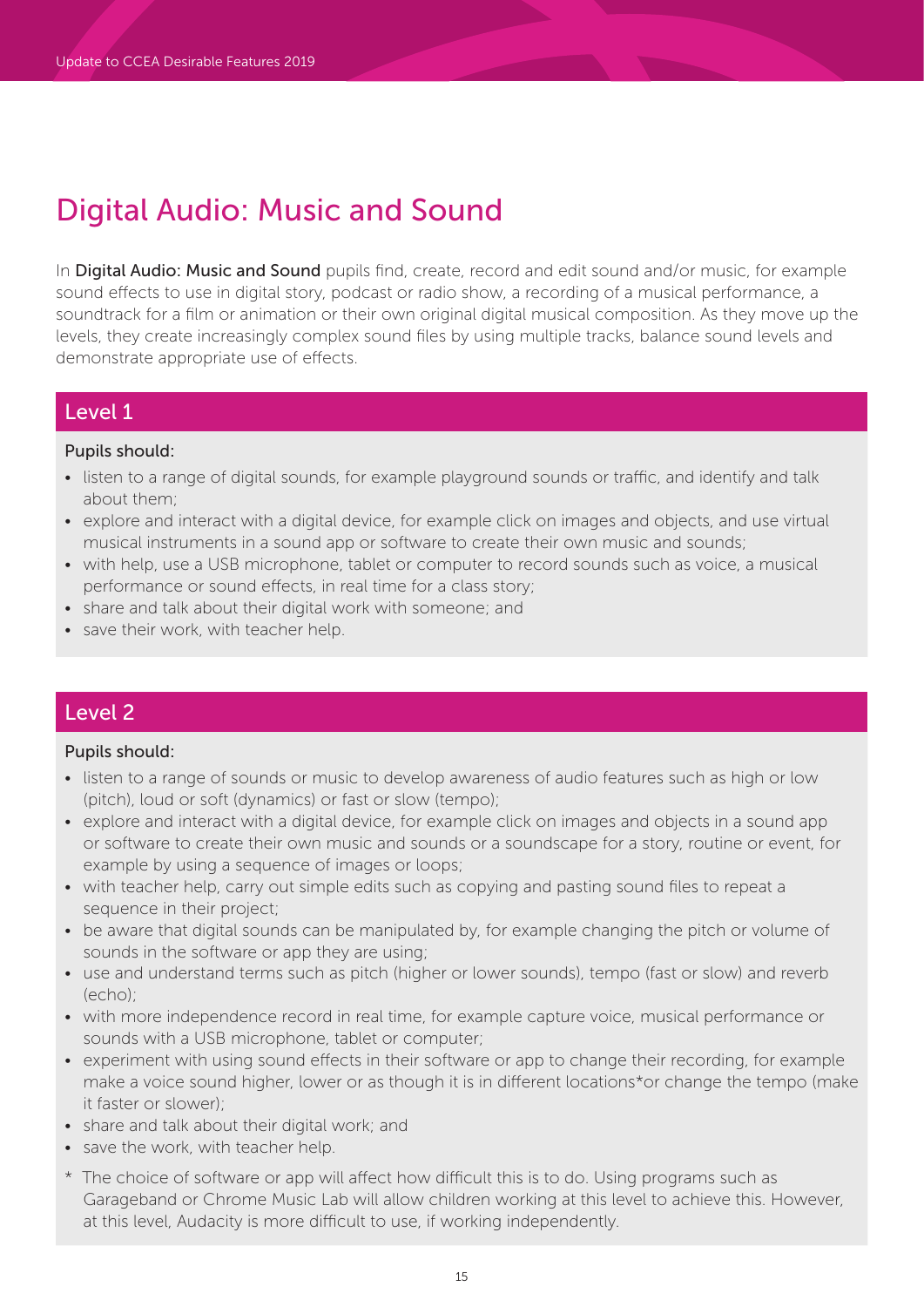# Digital Audio: Music and Sound

## Level 3

### Pupils should:

- listen to some examples of soundscapes, music clips or podcasts and identify features such as: » the tempo, pitch, dynamics or atmosphere of a soundscape or piece of music; or
	- » the elements that make up a podcast such as its structure (beginning, middle and end), length, voiceover, sound effects or atmosphere (note the importance of atmosphere in sound work as there are no visual cues);
- plan and create a soundscape or digital music composition using virtual instruments or simple podcast-style project using one sound layer (one track);
- create a short piece of music or sound work and carry out simple editing, for example use Audacity or similar software to crop a sound file or use GarageBand to compose a piece of music using preexisting loops, virtual instruments and/or sound recordings;
- manipulate their sounds to suit the purpose of the project, for example change the pitch or volume of sounds and work with tempo to create atmosphere;
- save into a given folder, using filenames, or if using an app, save work and with teacher help, export it in an appropriate format, for example an audio file such as .mp3 into the location the teacher specifies; and
- in their group, listen to their project and discuss how they could improve it, make any agreed changes and save again.

## Level 4

- listen to some examples of soundscapes, music clips or podcasts and identify features such as:
	- » using more than one track (layers), the tempo, pitch, dynamics or atmosphere of a soundscape or piece of music; or
	- » the elements that make up a podcast such as its structure (beginning, middle and end), the use of more than one track (layers), voiceover, interviews, backing track or sound bed, length, sound effects or atmosphere;
- plan, storyboard and create a soundscape, digital music composition or podcast-style project, using more than one layer (track) that combines sound files from a range of sources;
- create music or sound clips and edit these for use in their project, considering how to manipulate their sounds to suit the audience and purpose of their product;
- use music and sound language when reviewing and editing their work, for example describe editing decisions using language such as track, layer, trim, split, cut, crop, reverb, tempo and dynamics;
- make clear editing decisions, for example deciding what to omit or include during the editing process;
- show their sound product to another group, discuss it with them and modify it using the editing tools; and
- organise saved work and export it in an appropriate format such as .mp3 or upload to the cloud so that others may listen to it.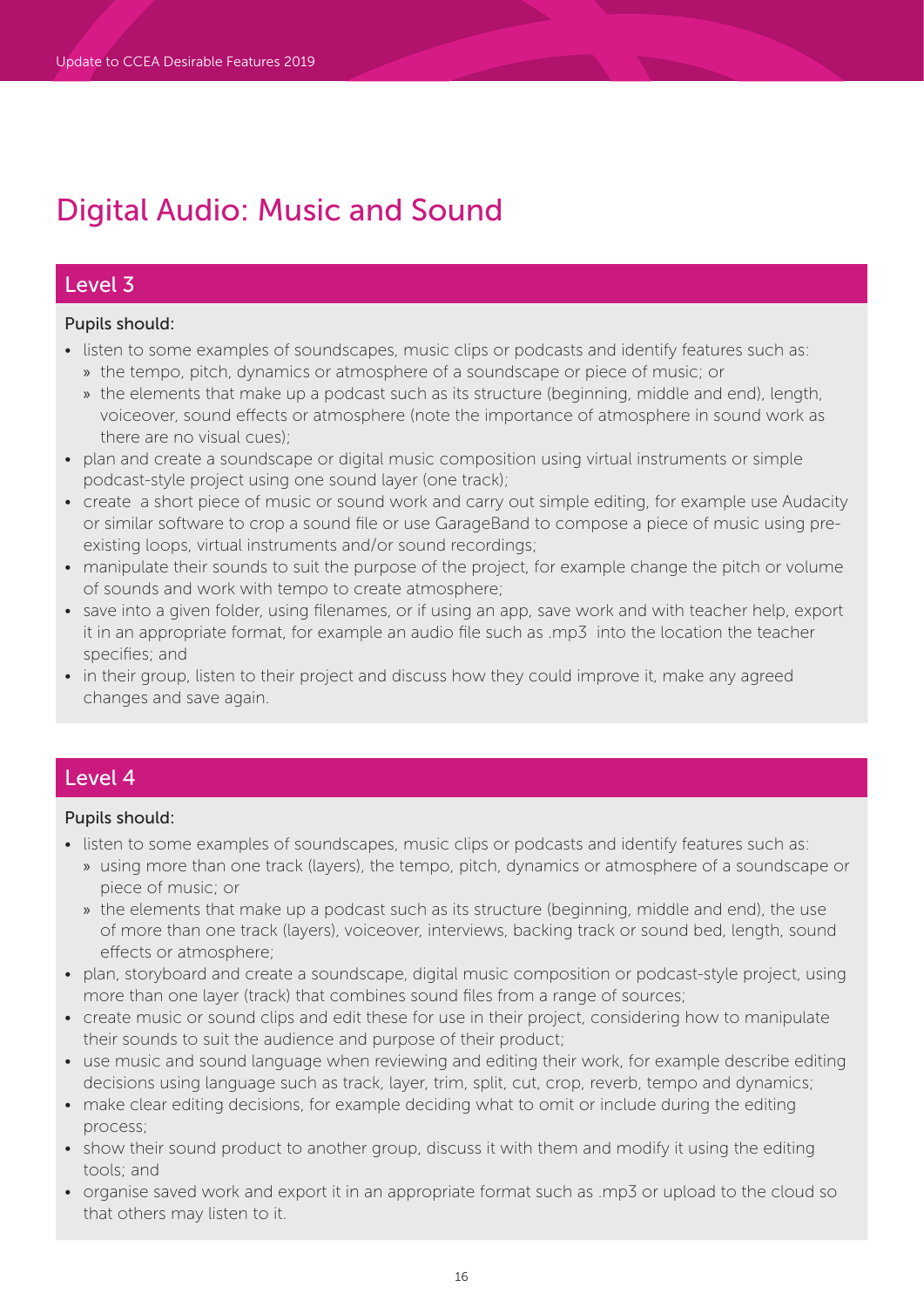# Digital Audio: Music and Sound

## Level 5

- listen to examples of soundscapes, music clips or podcasts relevant to their project and identify features such as:
	- » the use of more than one track (layers), the tempo, pitch, dynamics and features of different genres of music or soundscapes;
	- » the elements that make up a podcast such as its structure (beginning, middle and end), the use of more than one track (layers), voiceover, interviews, backing track or sound bed, length, sound effects and atmosphere;
- plan and create a multitrack soundscape, digital music composition or podcast-style project that combines sound files from a range of sources, including their own compositions created using virtual instruments;
- adjust volume (gain) in each track to balance the sounds and use fade-ins and fade-outs;
- review and edit their work showing a clear understanding of audience and purpose, confidently using sound editing language during ongoing reflection, discussion and evaluation of how they are carrying out the activity and describing editing decisions;
- share their sound product with another group, discuss it with them and modify it (use digital tools to collaborate online, if appropriate);
- integrate self-produced assets into their production;
- be discriminating in the use of audio effects, for example the sound levels and timings, use of reverb and special effects;
- export their project, if appropriate, into another app, for example an existing iMovie or Book Creator project; and
- organise saved work and export it in an appropriate format such as .mp3 or upload to the cloud so that others may listen to it.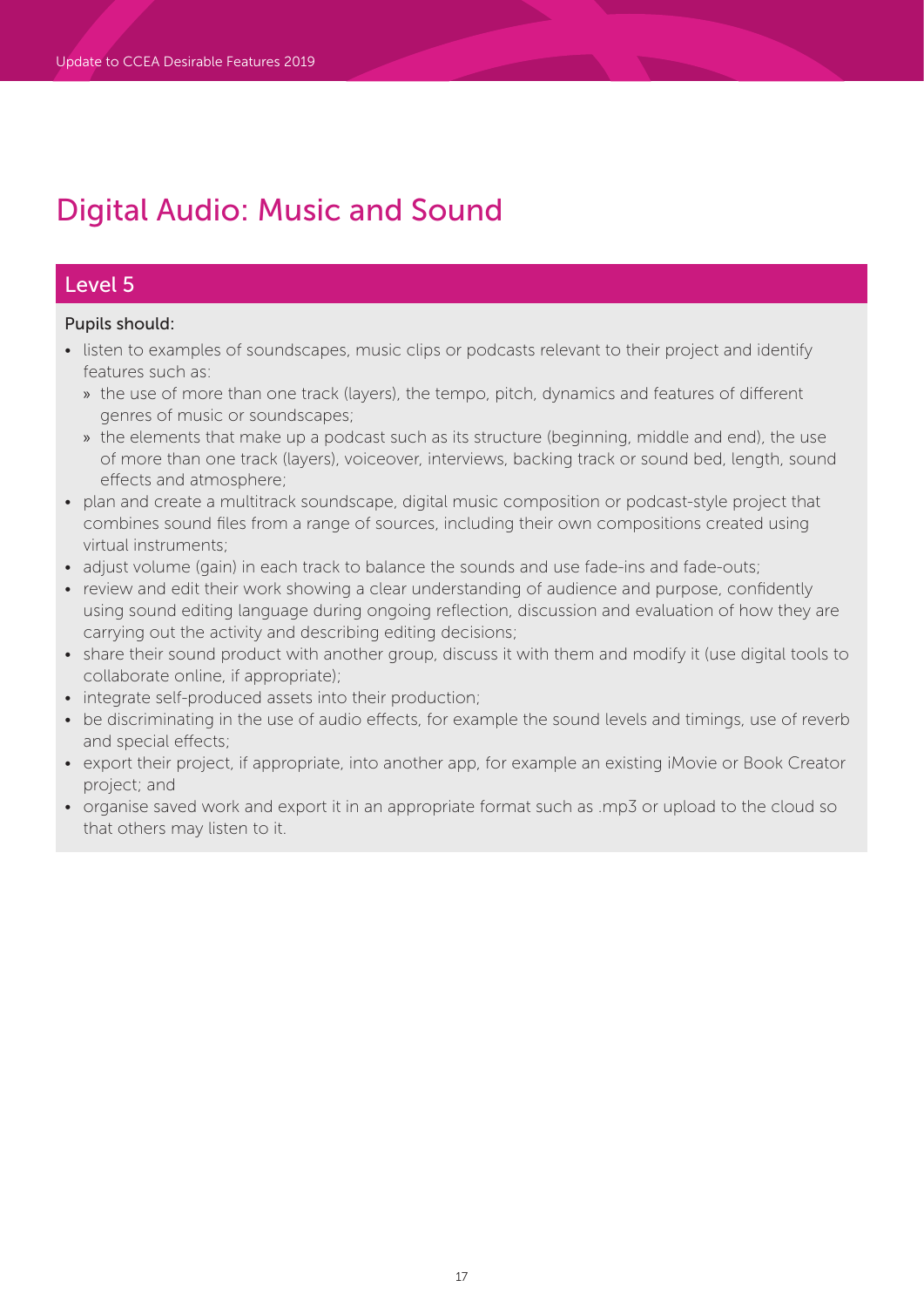Digital Storytelling describes how we use digital tools to tell stories. These can be personal, biographical, fictional or factual stories about a specific interest or topic.

For Using ICT, Digital Storytelling is a useful term that covers three different ways that we can use technology across the curriculum: Presenting, Publishing, and Film and Animation. Digital storytelling tools give pupils opportunities to develop their technical skills, as well as other skills such as communication, visual, audio, design, planning and collaboration.

In Digital Storytelling: Film and Animation pupils create a moving image story. Pupils plan and create films, using still or moving images, or animations. These could be stop-motion animation (using objects, figures with moveable joints or clay models) or computer animation (drawing frame by frame into animation software). Pupils may work individually or in small group. As they move up the levels, they include appropriate sound such as narration and/or music. They also devote more time to planning their productions, including storyboarding and using moving image language such as close-up and long shot as part of this process.

## Level 1

- look at and talk about examples of still images and moving images, for example look at photographs the teacher has taken and tell the story of what they can see or view a short animated film and talk about what it shows and how it makes them feel;
- take photographs or select from given still images to create a collection of images suitable for a class topic, for example take photographs as part of a topic they are covering in class;
- with teacher help, arrange and order still images onscreen and talk about them, for example use suitable software or an app to tell a story with their images;
- if appropriate, add a sound or narration to their photo story;
- make a moving image film of a class or school activity or event, talk about what they would like to film and decide what to include to tell the story, for example help the teacher film a classroom activity such as construction play or describe a part of their school day such as break time;
- with teacher help, save their work; and
- talk about their work.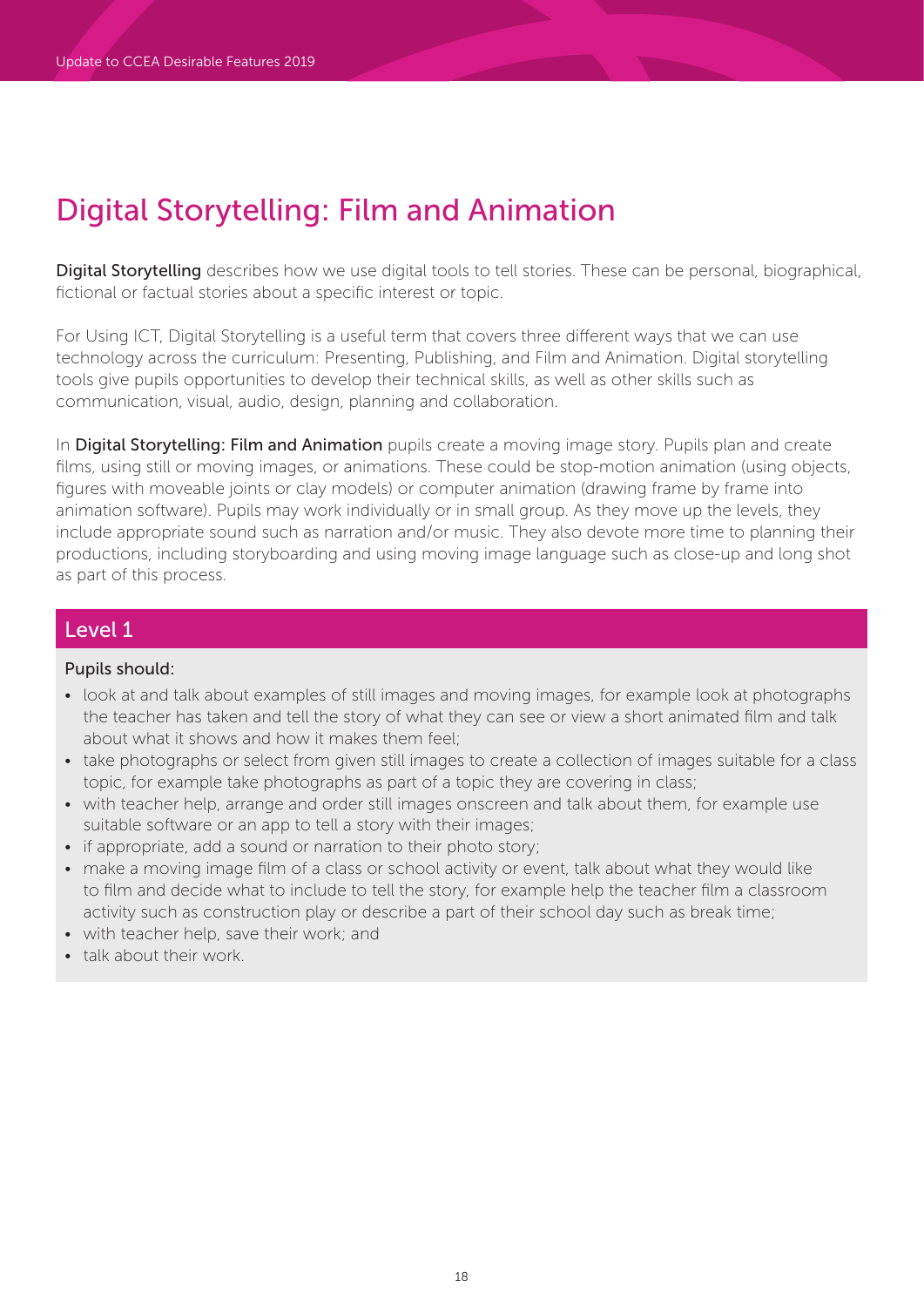## Level 2

### For any type of film or animation, pupils should:

- look at and talk about examples of short films, animations or screencasts, for example advertisements, cartoons, film clips or instructional video, and tell the story of what they can see, where the story is set, or pick out a number of key events or characters in scenes; and
- plan and create a simple film or animation, adding a title and/or music, if they can.

### Then, if:

### carrying out still image sequence activities, pupils should:

- use suitable software to work with pre-loaded still images;
- arrange the images into a sequence to tell a story and record a voiceover or add music, if appropriate, for example use Photo Story 3, iMovie or a suitable app to rearrange a sequence of still images;

#### or

### creating an animation, pupils should:

- use a digital device to take still images of objects or models, for example using modelling clay or mini figure models, in graduated poses or positions;
- use their photographs of an object or person in graduated poses or positions to create an animation, using Windows Live Movie Maker, iMovie or suitable app;

### or

### making a film, pupils should:

• work in small groups and use a tablet camera to tell a story with some structure or organisation, for example by making an unedited short film (less than a minute) showing how to skip, how to draw a picture, what they have they learned about road safety or describing something relevant to a class topic;

#### or

### making a screencast, pupils should:

- use suitable software or an app such as Explain Everything to create a screencast; and
- use one or more images using the pen or pointer tools along with a voiceover, if appropriate, to explain something they have learned, or want to teach someone else, for example describing how to solve a mathematics problem or a video explaining to younger children how to line up in the canteen.

### Finally

- with teacher help, save their work to a specific location and know how to find and open it again;
- if appropriate, with teacher help, share their work using digital tools such as Seesaw, Fronter or Google Classroom; and
- play their work back to the teacher or others, talking about what they did and any improvements they could make.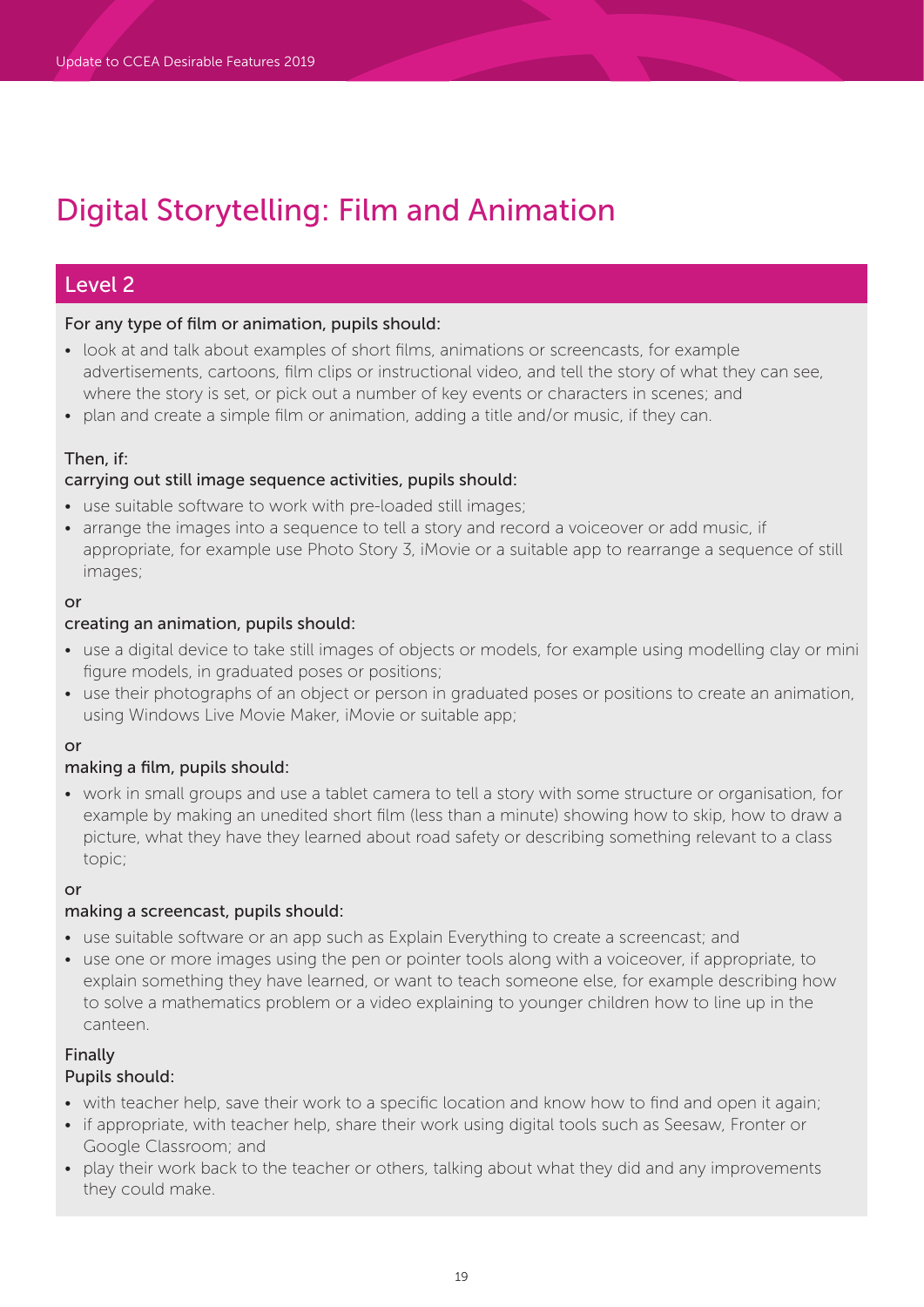## Level 3

Working in a small group to create a simple film or animation, pupils should:

- begin to use film language such as scene, setting, character, colour (in relation to mood and emotion), close-up shot or long shot (distance between camera and subjects) or soundtrack when viewing and talking about film clips the teacher has selected;
- identify the number of shots in a short film clip;
- identify the features of a good story by exploring examples from fairy tales, legends, poems, songs, short films, novels, advertisements or a news or weather report, identifying how even a very short story needs a beginning, middle and end;
- use a storyboard to plan the story they want to tell in their film or animation and create a script to accompany it, if necessary;
- compose and record a variety of still or moving images either in an actual location or stage or alternatively in front of a green screen (if using a green screen editing app);
- use suitable software to import high-quality images and carry out some editing to produce a simple animation or film;
- add a narration, sounds or music to the film or animation;
- add some features such as titles, transitions or effects;
- save using filenames into a given folder, or if using an app, into the location the teacher specifies;
- share their work with the teacher or others (possibly using digital tools to comment on the work and respond to feedback); and
- in their group, view their completed film and discuss how they could improve it, make any agreed changes and save again.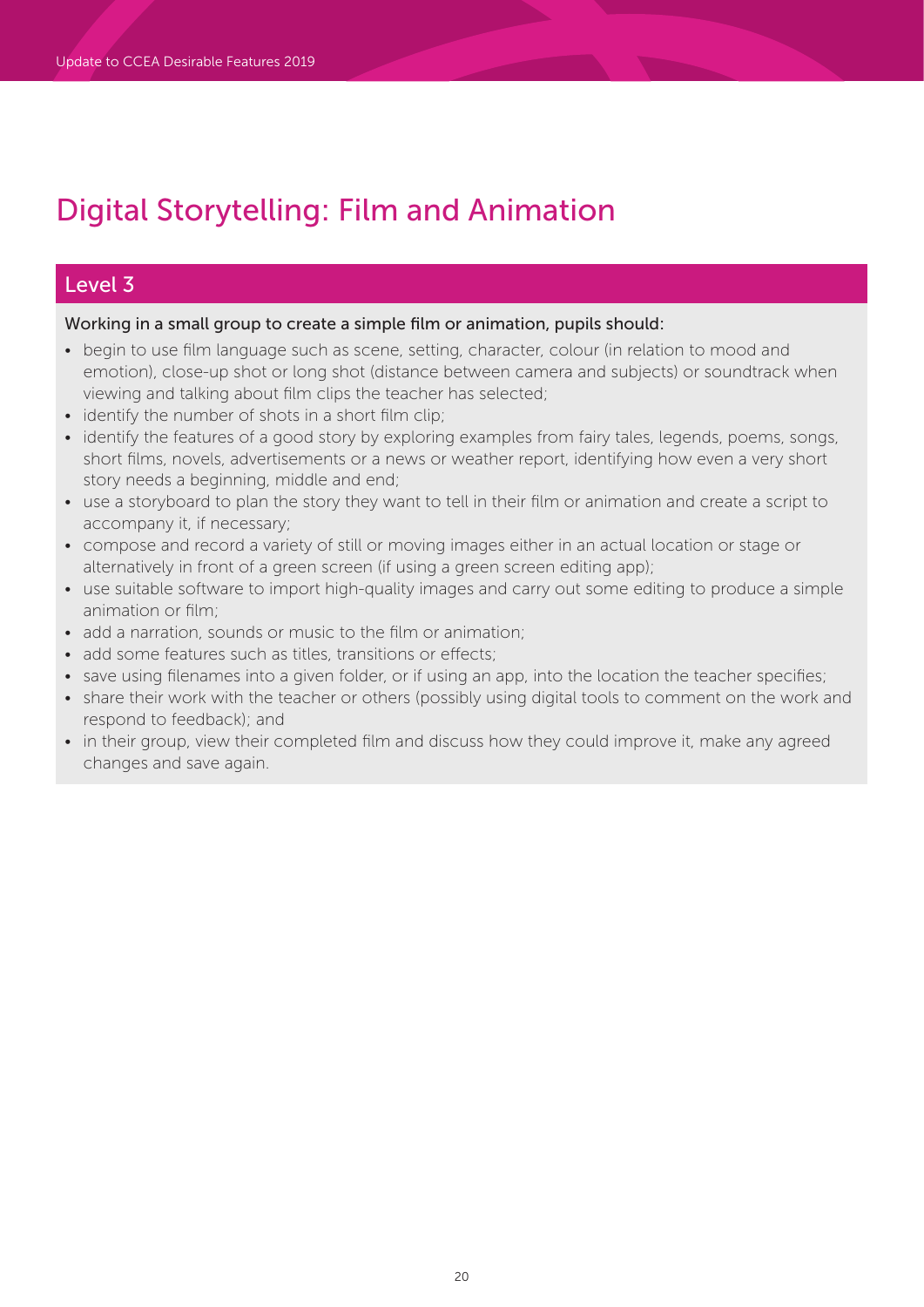## Level 4

Working in a small group, to create a film or animation, pupils should:

- view and talk about selected film clips using film language such as scene, setting, plot, costume, props, close-up, mid shot, long shot, camera angle, soundtrack, atmosphere, style or genre and consider how these are used to tell the story, convey different emotions and engage the audience;
- consider and describe how they might change the structure and content of familiar stories or film clips in order to tell them in a different way;
- plan and storyboard a short film or animation showing an awareness of audience and consideration of plot;
- use moving image language when planning, for example annotate their storyboard using appropriate language such as close-up, mid shot or long shot;
- plan how best to engage the audience by considering length of film, length of scenes, music, sound effects and choice of camera angles;
- compose a script, using a teleprompter app or program, if available;
- allocate roles for each person and choose settings and/or locations for shooting scenes, deciding on props and costumes required;
- shoot scenes, considering what to add to or omit from their original plan and import into an appropriate software package such as Windows Live Movie Maker or iMovie to construct their film or animation;
- edit the film, making decisions about what to omit and what to include and experiment with adding a variety of features such as titles, transitions, backgrounds (if using green screen apps), effects and credits (these may be created in another app) relevant to the style and content of their film, saving their work as they edit;
- add appropriate sound effects, music or narration, considering timing;
- when reviewing and editing their work use moving image language, for example describe editing decisions using the language of film such as trim, split, cut, crop or fade;
- show their edited film to another group, discuss it with them and modify it using the editing tools;
- if appropriate, share their work digitally with the teacher or others using digital tools to comment on the work and respond to feedback; and
- organise saved work and export it in an appropriate format so that others may view it.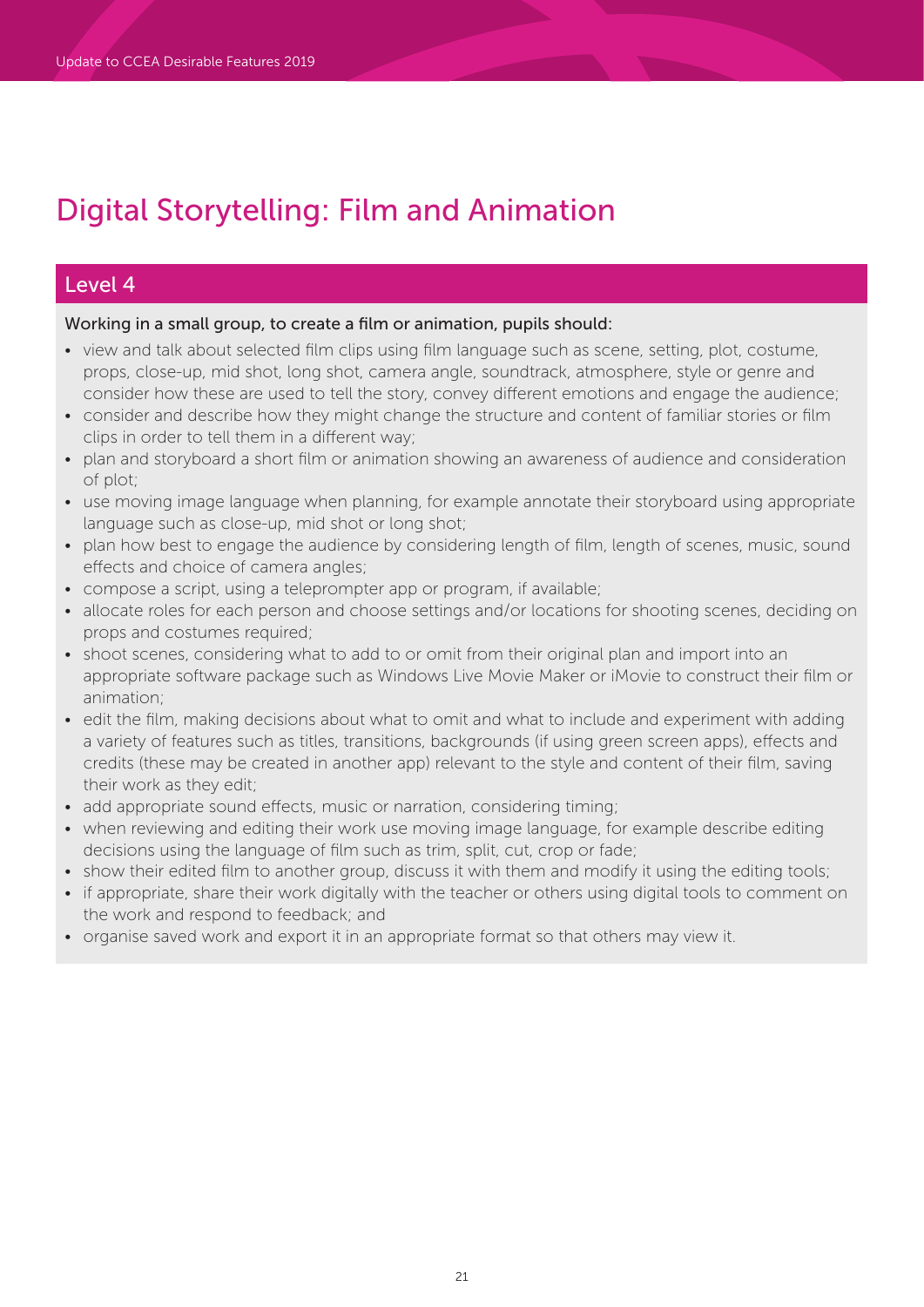## Level 5

Working in a group to create a film or animation production, building on skills required at previous levels, pupils should:

- plan and storyboard a film or animation, demonstrating a clear understanding of audience, for example plan a film about a special event in their school or an animation showing a day in the life of linen mill workers in the nineteenth century with a voiceover narration and self-produced sound effects school;
- integrate self-produced assets into their production, including those produced in other software or apps, for example moving image footage, stills, high quality photographs and audio recordings;
- be discriminating in using effects and transitions, for example when choosing backgrounds for green screen apps, avatars, sound levels and timings;
- make clear editing decisions, for example what to omit and what to include when shooting and during the editing process;
- use moving image language with confidence when planning and during ongoing reflection, discussion and evaluation of how they are carrying out the activity and describing editing decisions;
- if appropriate, use a collaborative tool such as Fronter or Google Classroom; and
- organise and save project assets in a meaningful file structure and export them in an appropriate file format.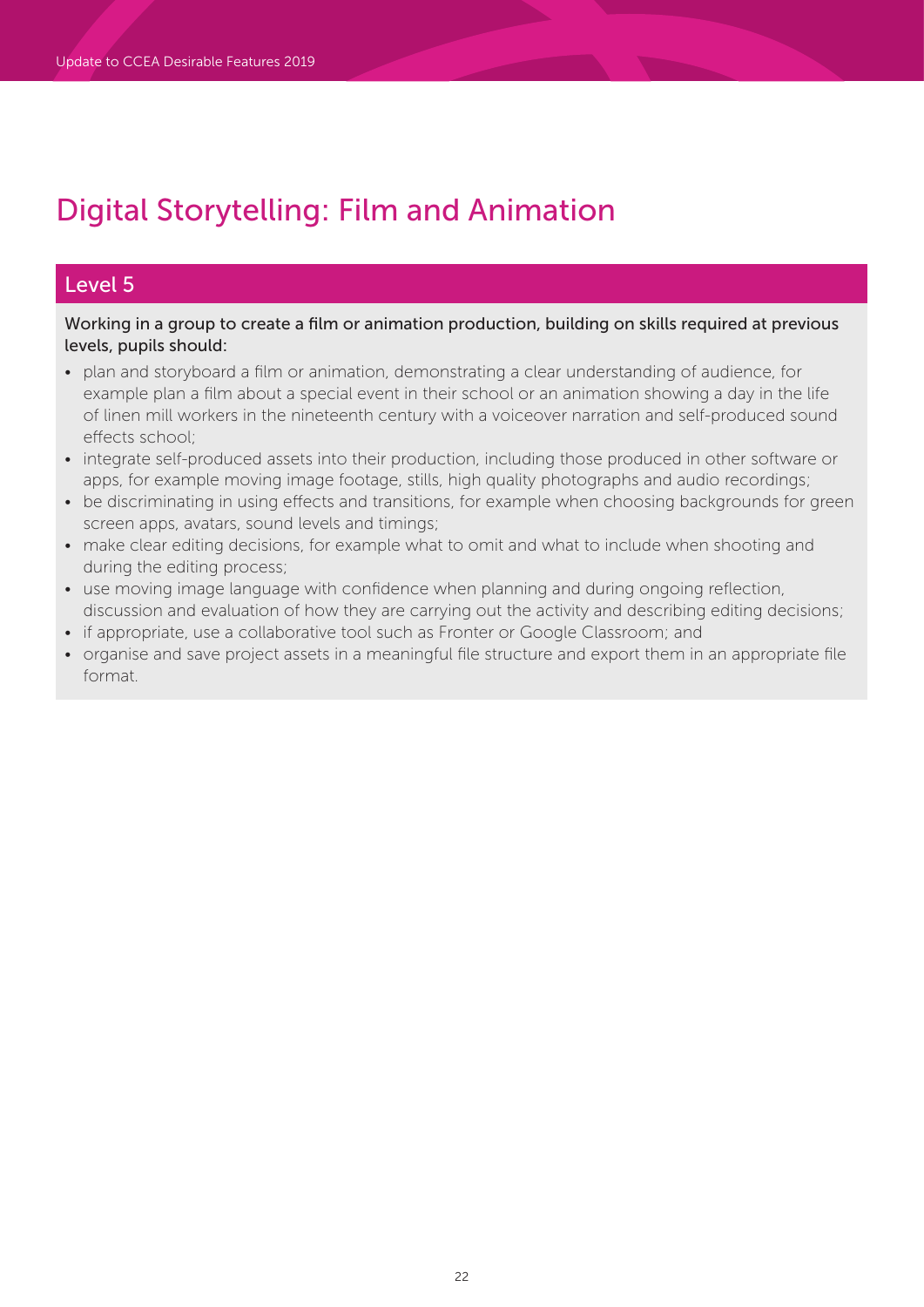Digital Storytelling describes how we use digital tools to tell stories. These can be personal, biographical, fictional or factual stories about a specific interest or topic.

For Using ICT, Digital Storytelling is a useful term that covers three different ways that we can use technology across the curriculum: Presenting, Publishing, and Film and Animation. Digital storytelling tools give pupils opportunities to develop their technical skills, as well as other skills such as communication, visual, audio, design, planning and collaboration.

Digital Storytelling: Presenting is any type of activity that involves using a digital tool to help deliver a story or presentation.

At the lower levels, pupils enter text and insert images or sounds into presenting software. They move on to researching and selecting assets from a range of sources to incorporate into a presentation. Showing an awareness of audience is an important element. At all levels, pupils need to present to an appropriate audience. At higher levels, pupils need to know how to use the features of their digital tool and consider which tools to use to tell their story to best effect.

## Level 1

- find and select an image and a sound (if appropriate) and with teacher help insert these into appropriate presentation software;
- create a simple phrase or sentence to accompany the image and sound or add a voiceover;
- with teacher help, save the work; and
- with teacher help, present their work to the class and talk about it.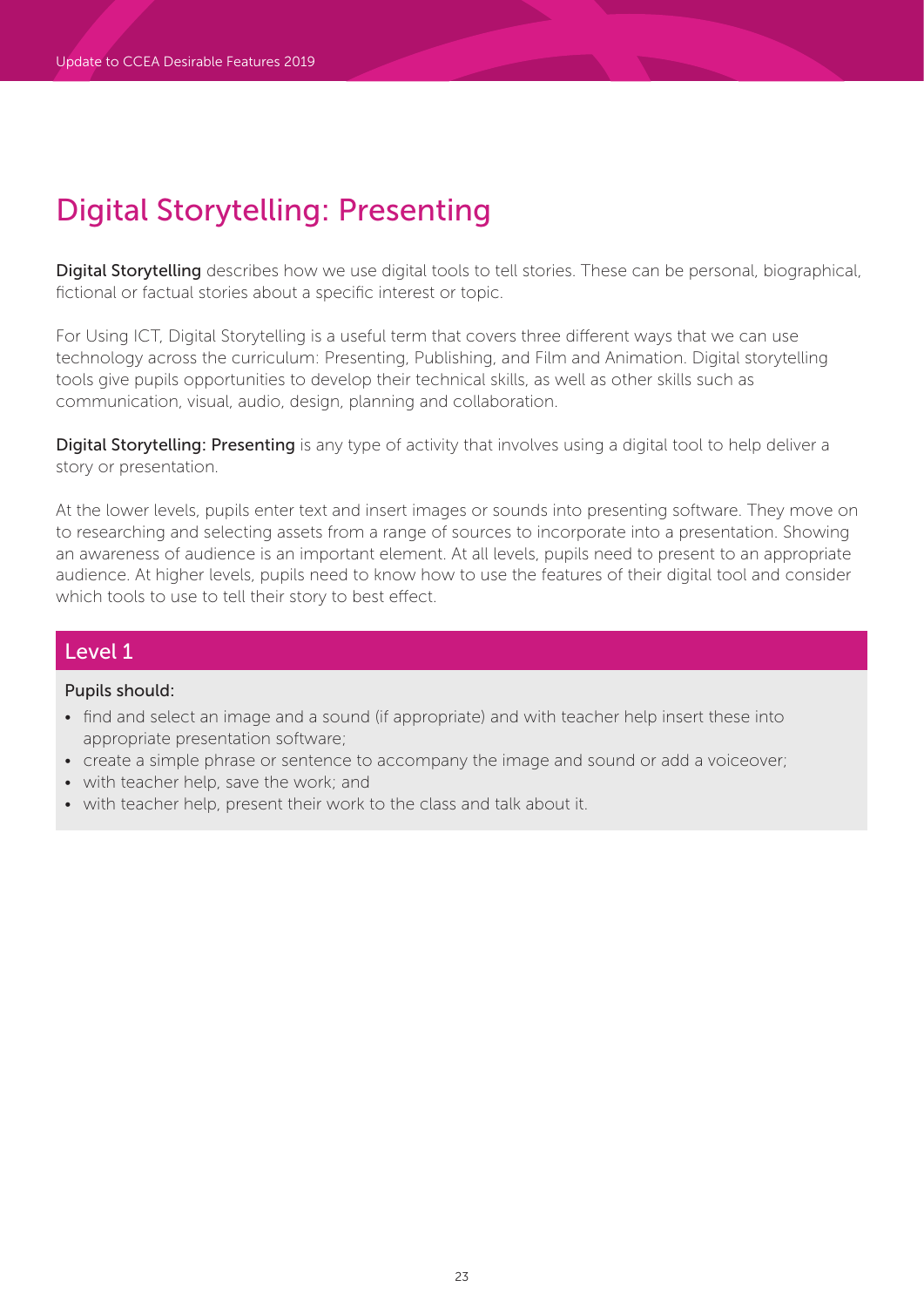## Level 2

### Pupils should:

- find and select images and, if appropriate, sounds from a given source that will be suitable for their work;
- combine these with found or their own text and/or a voiceover;
- consider layout and adjust placement for best effect;
- explore backgrounds and fonts;
- adjust the text size and colour to suit;
- resize images by dragging from a corner handle so they are not stretched or distorted;
- spell common and familiar words with capital letters where required;
- select and use a simple transition;
- consider how best to arrange their slides in order to tell their story or present their facts effectively;
- show their presentation to the group or class with teacher help and talk about any improvements they could make; and
- with teacher help, save their work to a specific location and know how to find and open it again.

## Level 3

- access, select and import images (and sounds, if appropriate) from a range of given digital sources, for example from a camera or tablet, their own artwork, sound recordings, audio network, picture library or shared folder;
- create text or edit found text, altering the content, font size, style and colour for best effect and to suit the purpose of their work;
- make use of slide layouts provided by the software;
- combine and position text and images and use sounds appropriately;
- include titles and captions, if appropriate;
- scale an image proportionally;
- spell frequently used words accurately and use correct punctuation and word spacing;
- select and use one or more appropriate transitions;
- experiment with and adjust the order of their slides to tell their story or present their facts effectively;
- share their work with the teacher or others (possibly using digital tools or supervised online tools such as Fronter or Google Classroom);
- consider any feedback they have received and make changes as appropriate; and
- save using filenames into a given folder or, if using an app, export into the location the teacher provides.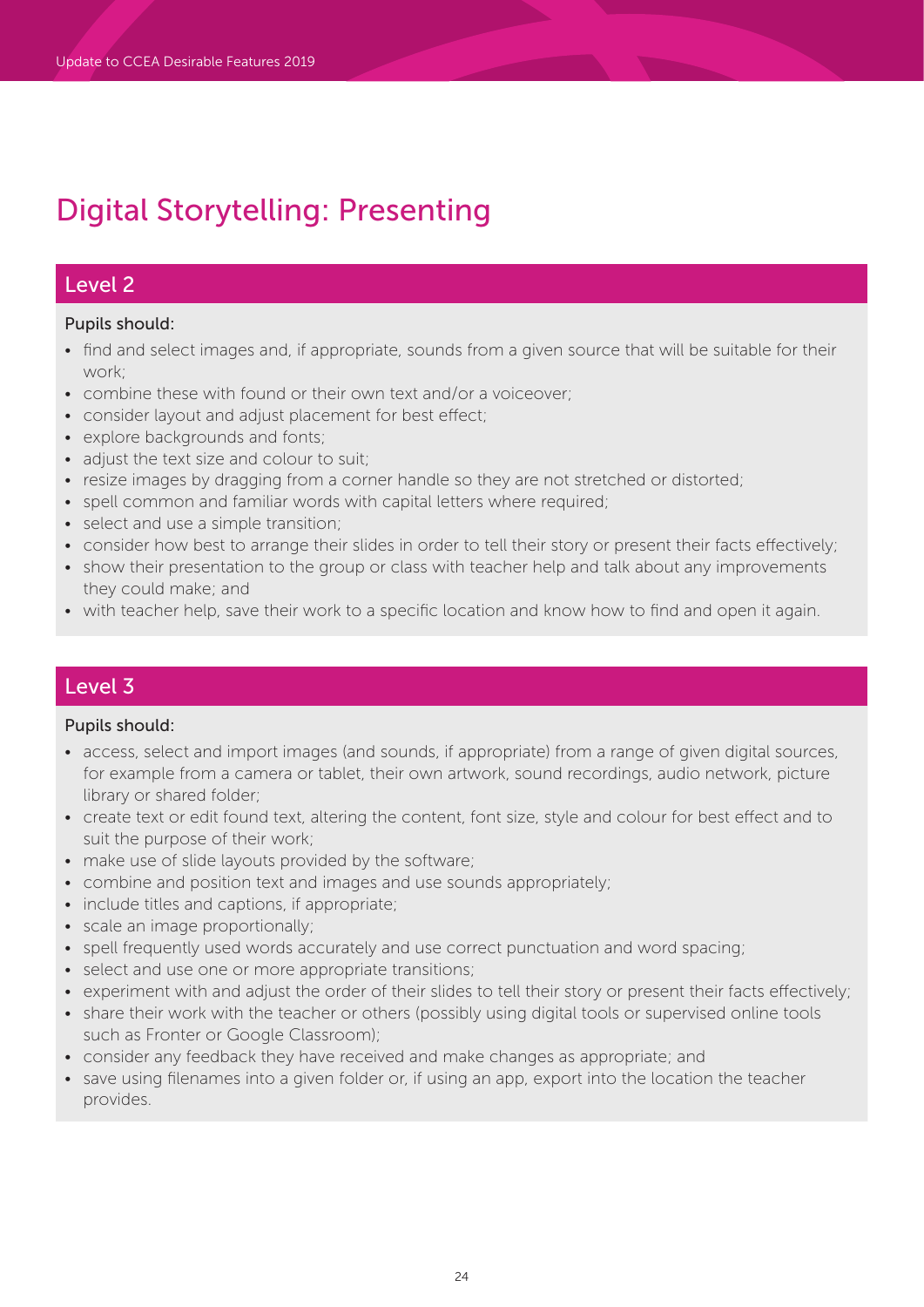## Level 4

- plan and create a presentation or digital story showing an awareness of audience and purpose;
- research and select found and/or self-produced assets, such as text, still and/or moving images, maps, graphs, tables or sounds (pupils should be able to add appropriate websites to favourites or bookmarks, save their assets and research into a folder and be aware that not all sources are reliable);
- download assets in a format suitable for using in presenting software;
- create text or edit found text and format it using features such as text boxes, borders, bullets and numbering;
- explore how using custom animation can affect the order images and text appear in on the slide;
- use design features such as templates, colour, borders or themes;
- use one or more transitions between slides to make the presentation suitable for the content and context;
- share their work with someone (possibly using digital tools to comment on others' work and respond to feedback on their own);
- save and export the publication in the appropriate file format so that it can be played on another device; and
- prepare and rehearse what they are going to say and deliver their presentation to the group or class, responding to questions or comments.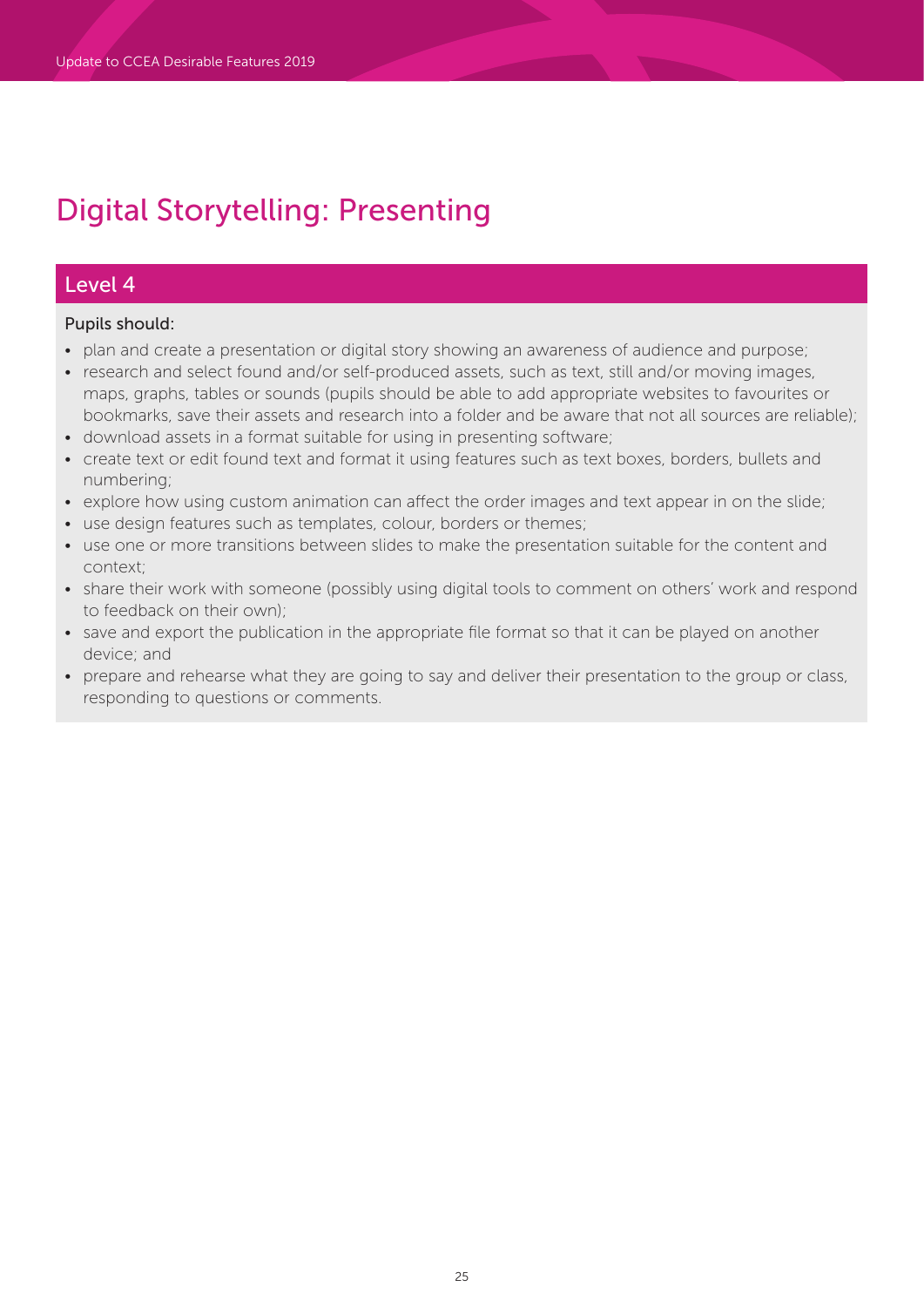## Level 5

- plan and create a presentation or digital story that is structured logically and coherently, showing a clear awareness of audience and purpose;
- research assets, such as still and/or moving images and audio, from a wider range of sources;
- analyse the assets researched and be discerning in relation to their relevance, veracity and quality;
- know that not all information is objective and not all sources are reliable;
- select, edit and use assets, some of which should be self-produced such as a moving image or soundscape file in the presentation, demonstrating a clear understanding of the intended audience and purpose;
- maintain a folder with subfolders to organise assets and content for the publication;
- understand and use appropriate custom animation, transitions or navigation;
- demonstrate an understanding of how layout, font, styles and colour enhance the visual impact and accessibility of the presentation;
- add effects such as filters, shadows and styles to enhance moving or still images;
- use a digital spellchecker, thesaurus and dictionary;
- reference sources and be aware of copyright regulations;
- throughout the process engage in discussion with the teacher or other pupils and respond to feedback on work (if available, this can be through a collaborative tool such as Fronter or an online forum);
- save and export the publication in the appropriate file format; and
- plan and rehearse a structured commentary for their presentation, taking their audience into account, delivering it clearly and effectively to the group or class, making best use of the content and effects in their presentation to support their delivery and modifying their commentary to include responses to questions or comments, referring to the presentation if necessary to illustrate their responses.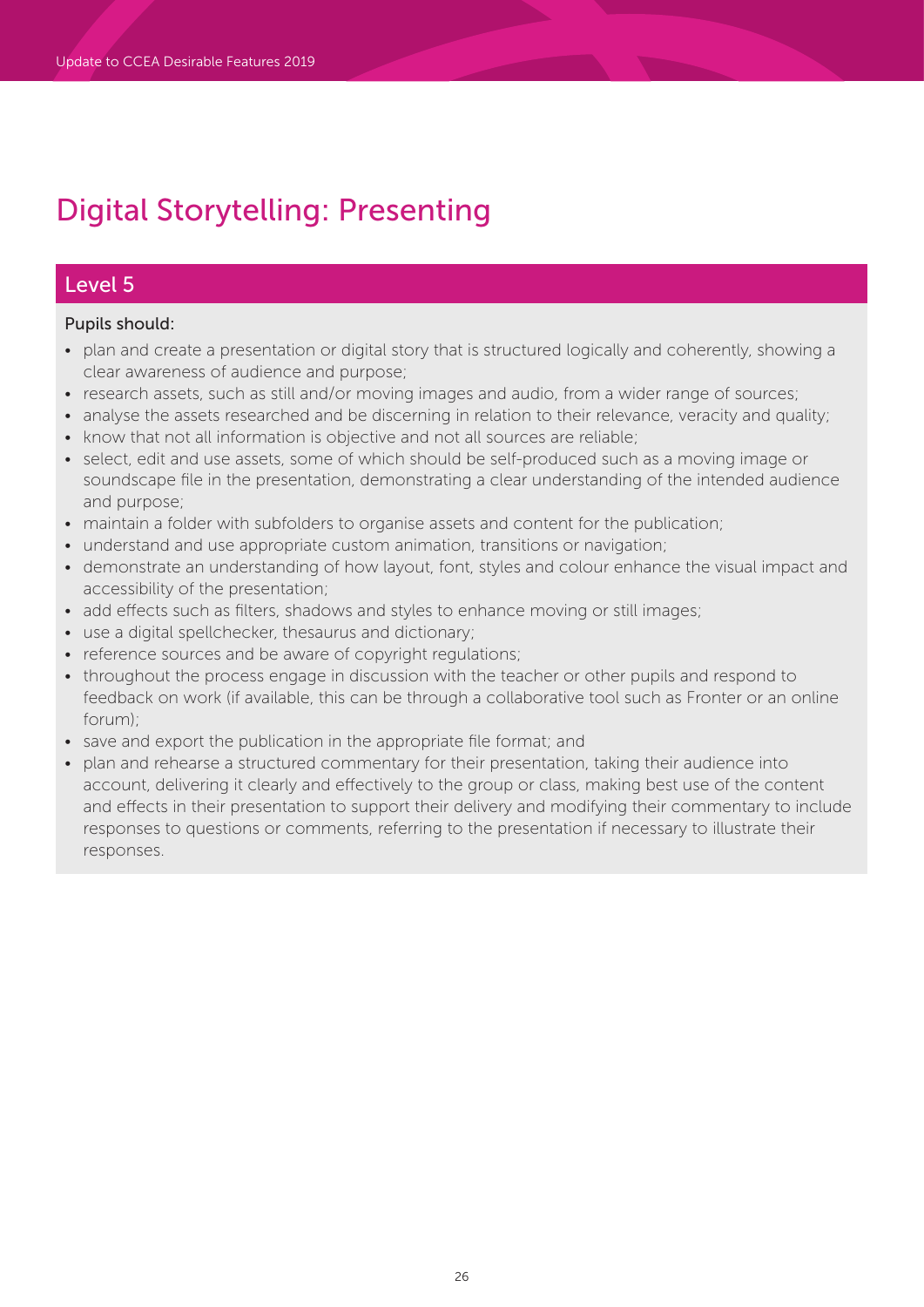Digital Storytelling describes how we use digital tools to tell stories. These can be personal, biographical, fictional or factual stories about a specific interest or topic.

For Using ICT, Digital Storytelling is a useful term that covers three different ways that we can use technology across the curriculum: Presenting, Publishing, and Film and Animation. Digital storytelling tools give pupils opportunities to develop their technical skills, as well as other skills such as communication, visual, audio, design, planning and collaboration.

In Digital Storytelling: Publishing pupils use software to communicate information through traditional printed materials or digital publications such as e-books or websites. At the lower levels, pupils can combine text and images to create a simple poster, invitation or e-book (which can also include sounds). They progress to researching and selecting assets such as text, images and sounds from a range of sources and incorporate these into their own publications such as newspapers, brochures, booklets, e-books, blogs or websites. As pupils progress through the levels, they will use advanced features such as alignment, justification, columns, text wrapping or website navigation to enhance the publication.

## Level 1

### Pupils should:

- look at, respond to and talk about examples of digital publishing such as a leaflet or a simple e-book, using terms such as text, image and page to describe what they see;
- find and select an image and a sound (if appropriate) from a source the teacher provides and with teacher help insert these into appropriate publishing software;
- create a simple phrase or sentence to accompany the image (and sound);
- share and talk about their digital work; and
- with teacher help, save their work.

## Level 2

- look at, respond to and talk about examples of digital publishing, beginning to think about placement of text and images on a page;
- find and select images and, if appropriate, sounds from a given source that will be suitable for their work;
- combine these with their own or found text;
- create a digital publishing product, for example a poster, ticket or e-book;
- consider layout and adjust placement for best effect;
- explore and choose a font, adjusting their text size and colour to suit;
- resize images by dragging from a corner handle so they are not stretched or distorted, and be able to move them around the page;
- spell common and familiar words and use spaces, full stops and some capital letters;
- with help, share their work (possibly using digital tools such as Seesaw, Fronter or Google Classroom) and talk about any improvements they could make; and
- ensure that they save their work and know how to find and open it again.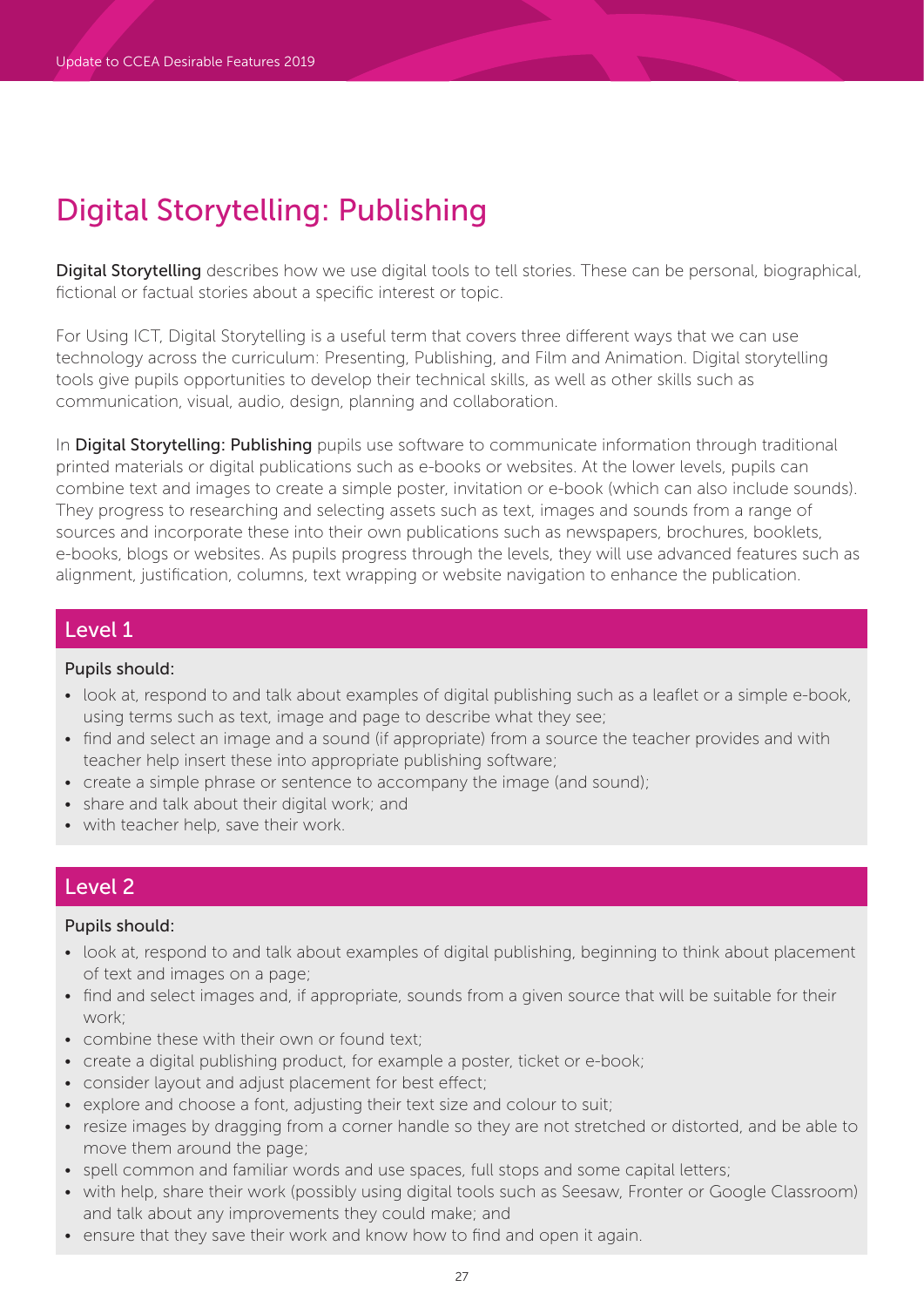## Level 3

- look at, respond to and talk about examples of digital publishing, beginning to think about elements of design such as size of images and text, choice of font, space, texture and pattern;
- search for text and high quality images (and sounds, if appropriate) from given digital sources such as a camera or tablet, their own artwork, shared folders or C2k digital libraries;
- use a template, if appropriate, to create their product for example a leaflet, e-book, greetings card, poster or comic;
- create text or edit found text, altering its content, font size, style and colour for best effect and to suit the purpose of their work;
- combine and position text and images appropriately, showing an awareness of text layout such as the use of text boxes and bullet points and be able to drag images into place;
- include a title, subtitles and captions, if appropriate;
- scale an image proportionally;
- spell frequently used words accurately and use correct punctuation and word spacing;
- share their work with the teacher and/or others (possibly using digital tools to comment on others' work and respond to feedback on their own);
- consider any feedback they have received and make changes as appropriate; and
- save using filenames into a given folder or, if using an app, export into the location the teacher provides.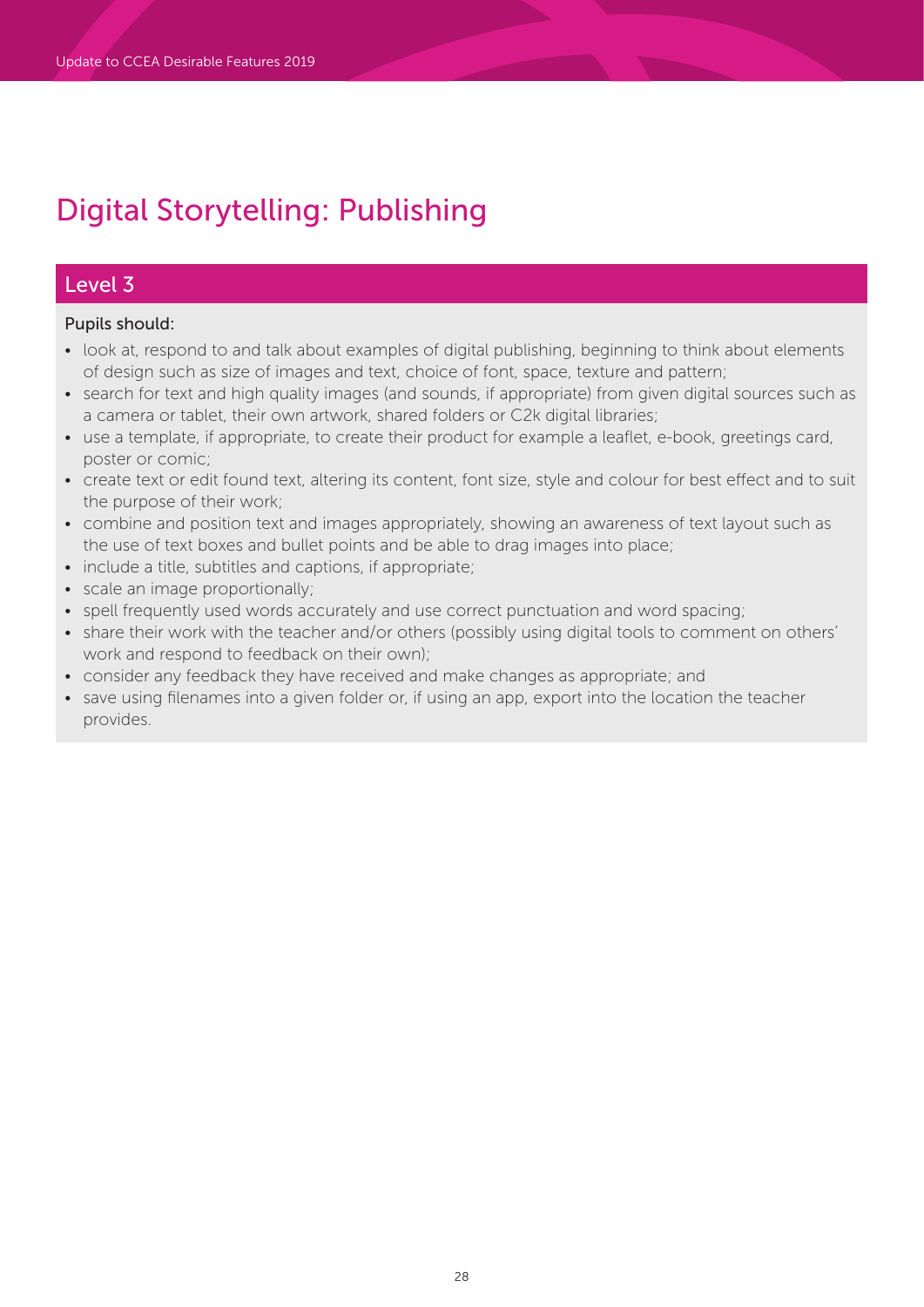## Level 4

- look at, respond to and talk about examples of digital publishing, beginning to think about elements of good design and functionality for the product;
- plan and create a document, such as a tri-fold leaflet or newspaper page, electronic publication, such as an interactive e-book or webpage, website or blog, showing an awareness of the purpose of their product and its intended audience in their choice of format or content;
- research and select found and/or self-produced assets, such as text, high quality still and/or moving images, maps, graphs, tables or sounds, adding appropriate websites to favourites or bookmarks, saving their assets and research into a folder and being aware that not all sources are reliable;
- download assets in a file format suitable for publication;
- create text or edit found text and format it using features such as alignment, justification, numbering, paragraphs, columns and word wrap and text wrap or flow;
- use text boxes and format them appropriately, for example using a border, making it transparent or rotating the box for effect;
- use design elements such as alignment, proximity\*, contrast, borders or page numbers to enhance the document;
- make use of review features such as the digital spellchecker;
- share their work with someone (possibly using digital tools to comment on others' work and respond to feedback on their own); and
- save and export the publication in an appropriate file format so that a different user can open it on a different device.
- \* Proximity refers to grouping related items together, moving them closer to each other so they are seen as a cohesive group rather than unrelated parts.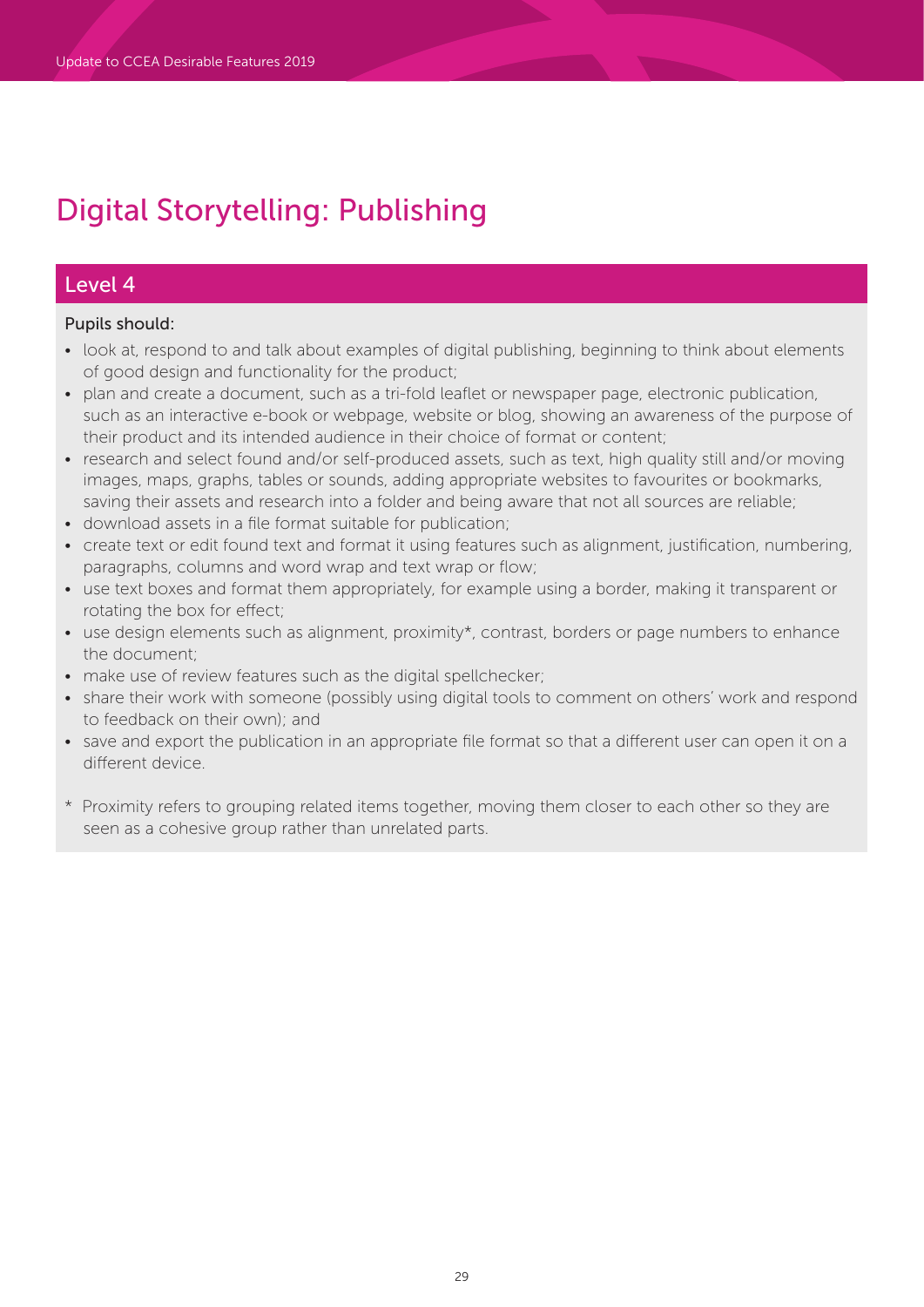## Level 5

- respond to and think critically about examples of digital publishing, including the design and functionality of the product;
- plan and create a complex publication such as a website, newspaper, leaflet or electronic publication, showing a clear awareness of audience and purpose in their finished product;
- research and select assets, possibly self-produced, such as text, images, graphs or tables, from a wider range of sources;
- analyse the assets researched and be discerning about their relevance, veracity and quality;
- know that not all information is objective and not all sources are reliable;
- select, edit and use assets demonstrating a clear understanding of the intended audience and purpose;
- create appropriate assets if required, for example create and embed a moving image or soundscape file in the publication;
- maintain a folder with subfolders to organise assets and content for the publication;
- understand and use publication layout settings such as page margins, tabs, page and section breaks, and headers and footers for documents;
- demonstrate an understanding of how design elements, such as alignment, proximity, colour contrast, borders or page number, transfer from screen to print (if creating documents);
- use linked text boxes and grouping, for example picture and caption, in documents to improve layout;
- add effects such as filters, shadows and styles to enhance moving or still images;
- use a digital spellchecker, thesaurus and dictionary, if appropriate to the product;
- reference sources and follow copyright regulations pro-actively when publishing their work;
- engage in discussion with the teacher or other pupils throughout the process and respond to feedback on work, if available this can be through a collaborative tool such as Google Classroom or Fronter;
- save and export the publication in the appropriate file format, for example movie for a multimedia publication or html for web; and
- maintain any online publication such as a website or blog to keep it current.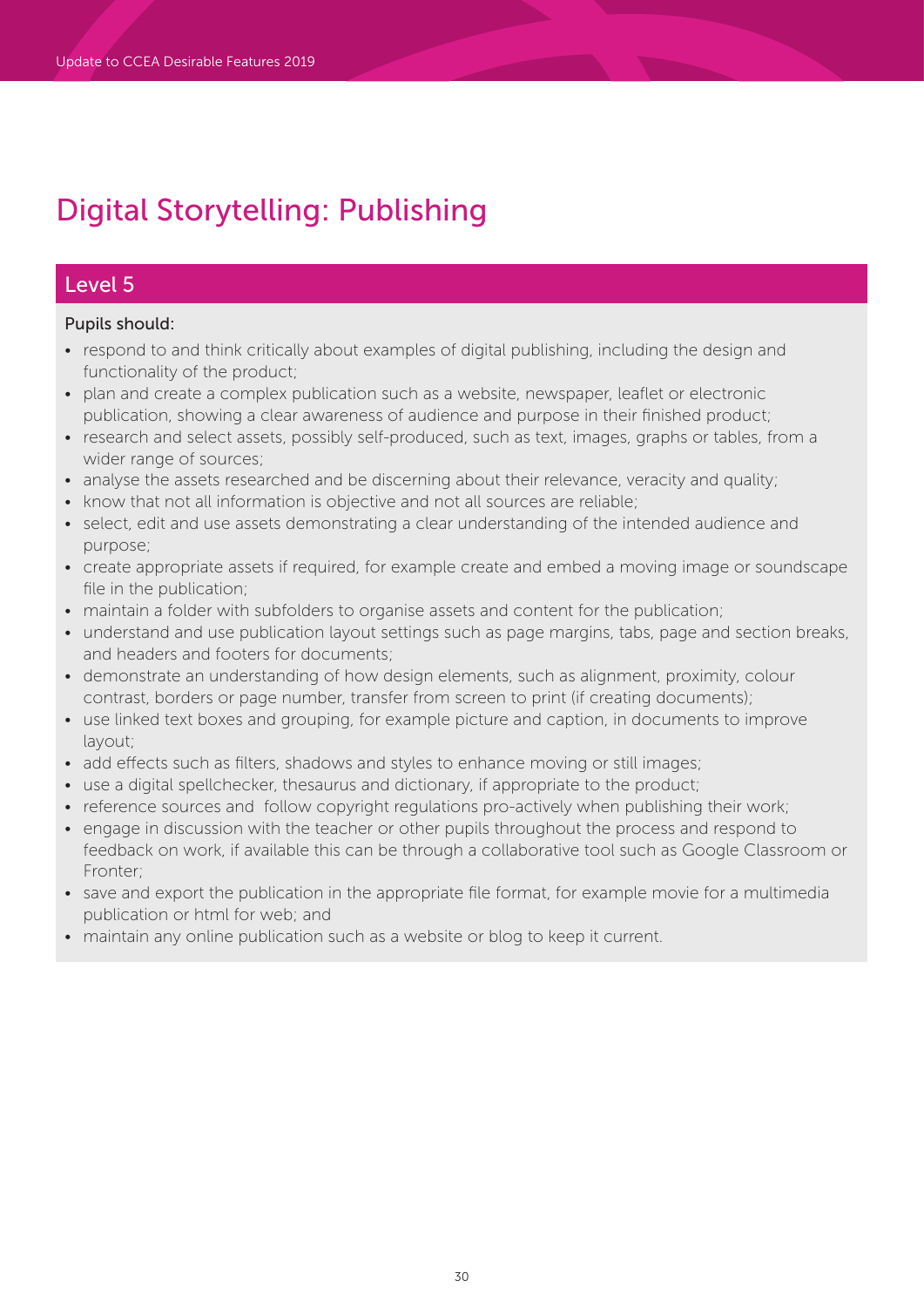# Managing Data

In Managing Data, pupils at the lower levels enter data into a database or other software package and produce a graphical representation. They progress to collecting their own data, possibly using online survey tools, then presenting and analysing it. They move on to solving problems using some of the tools in a database or spreadsheet. At higher levels, pupils adapt formulae to solve problems, make observations and draw conclusions.

## Level 1

#### Pupils should:

- explore a given digital database with the rest of the class and make observations about the names of the fields;
- with teacher support enter information into a given database, for example add a record for each pupil into an Ourselves database in software such as Information Workshop or J2 Database;
- explore interactive graphing software or apps such as RM Starting Graph or 2Count;
- make choices by clicking different buttons or images onscreen to create a graph or chart from given data;
- share and talk about their work with the teacher and/or peers;
- if appropriate and with teacher support, share work using digital tools such as Seesaw; and
- print or save the work, with teacher help.

## Level 2

- look at and talk about ways to collect data linked to a class topic;
- collect the data that needs to be analysed, for example use a given data collection sheet to collect data;
- enter the collected data into a database or other graphing software;
- produce a graphical representation such as a block graph, simple pictogram or diagram with title and labels;
- discuss and interpret information from their graph or database;
- if appropriate and with teacher support, share work using digital tools such as Seesaw, Fronter or Google Classroom; and
- ensure that their work is printed, saved or copied as a screenshot into a document or folder.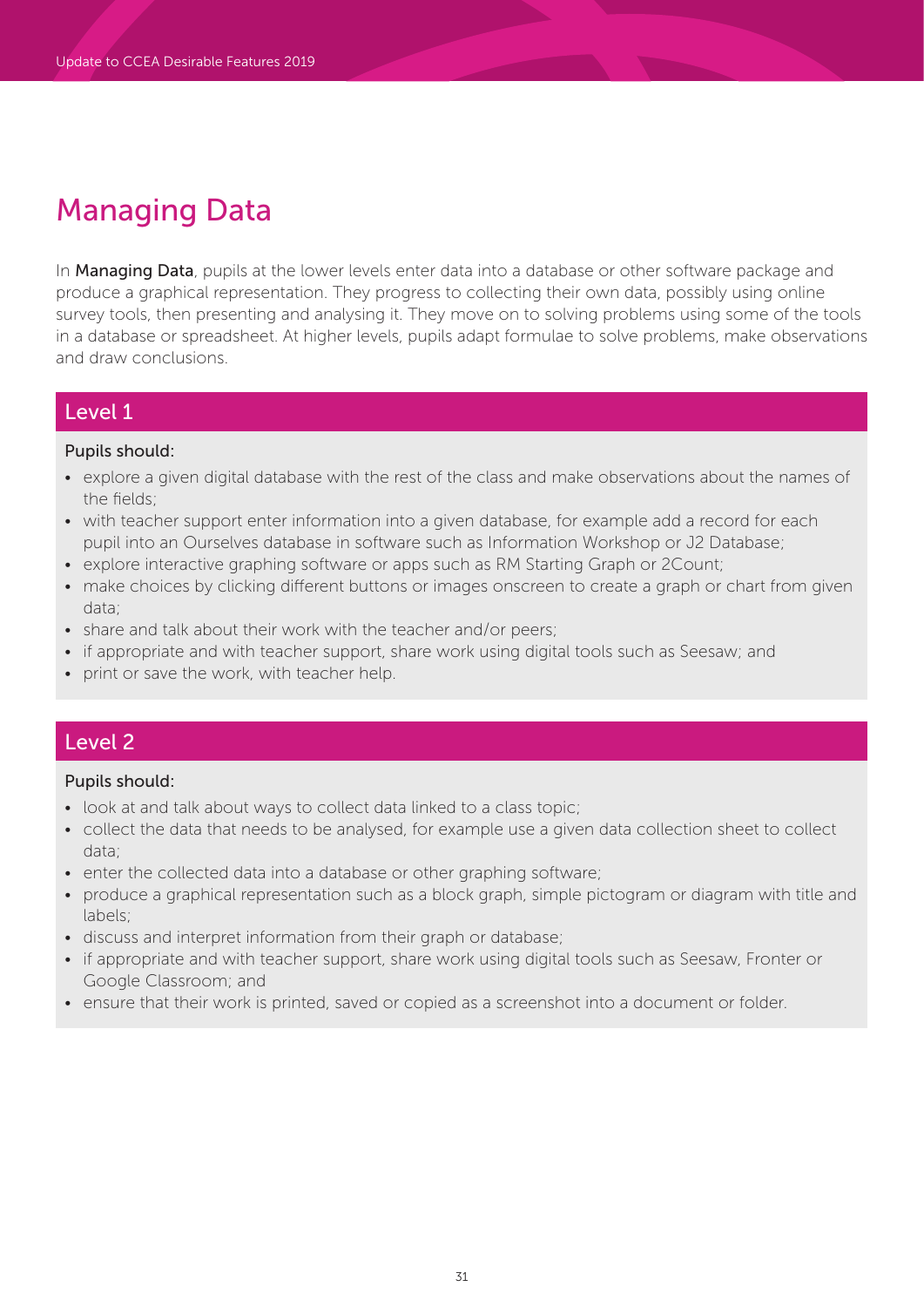# Managing Data

## Level 3

### Graphical representation Pupils should:

- discuss what information they will need to collect to produce a graph related to a classroom project;
- plan how to collect and record their information using a data collection sheet;
- with teacher help, design a data collection sheet and use this to collect the data (if appropriate, using a digital survey tool);
- enter the collected data into graphing software;
- choose and produce a suitable graphical representation with labels; and
- save their graph and copy it as a screenshot into a document where they can record observations or using the screen recording function on iOS devices (iOS II or higher).

## Spreadsheets

### Pupils should:

- input their own or given data into a given database or spreadsheet; and
- solve simple problems using some of the tools available in a given database or spreadsheet, for example by entering numbers into a spreadsheet with an inbuilt function and using the results.

### Finally

### Pupils should:

- share and comment on each other's work, if appropriate using digital tools; and
- draw conclusions, for example make comments about the data, results or graphical representation.

## Level 4

- use a range of sources, such as catalogues, websites, tables or lists, to research the data needed to solve a problem;
- with teacher guidance, discuss what information they will need to collect for a project;
- discuss what questions to use and create a survey using digital tools such as SurveyMonkey, Google Forms or Office365 Forms;
- present their data in suitable graphical format such as a spreadsheet and relate it to the purpose of their project;
- answer simple questions by using SORT or using simple formulae such as + and -;
- use features such as simple queries in a database to interrogate data organised in table format, for example design a search, using two criteria, that identifies all the third-class passengers who survived the Titanic disaster;
- share their work, possibly using digital tools, respond to feedback and comment on the work of others; and
- organise files and export work in an appropriate format, for example .pdf, so that it others can view it.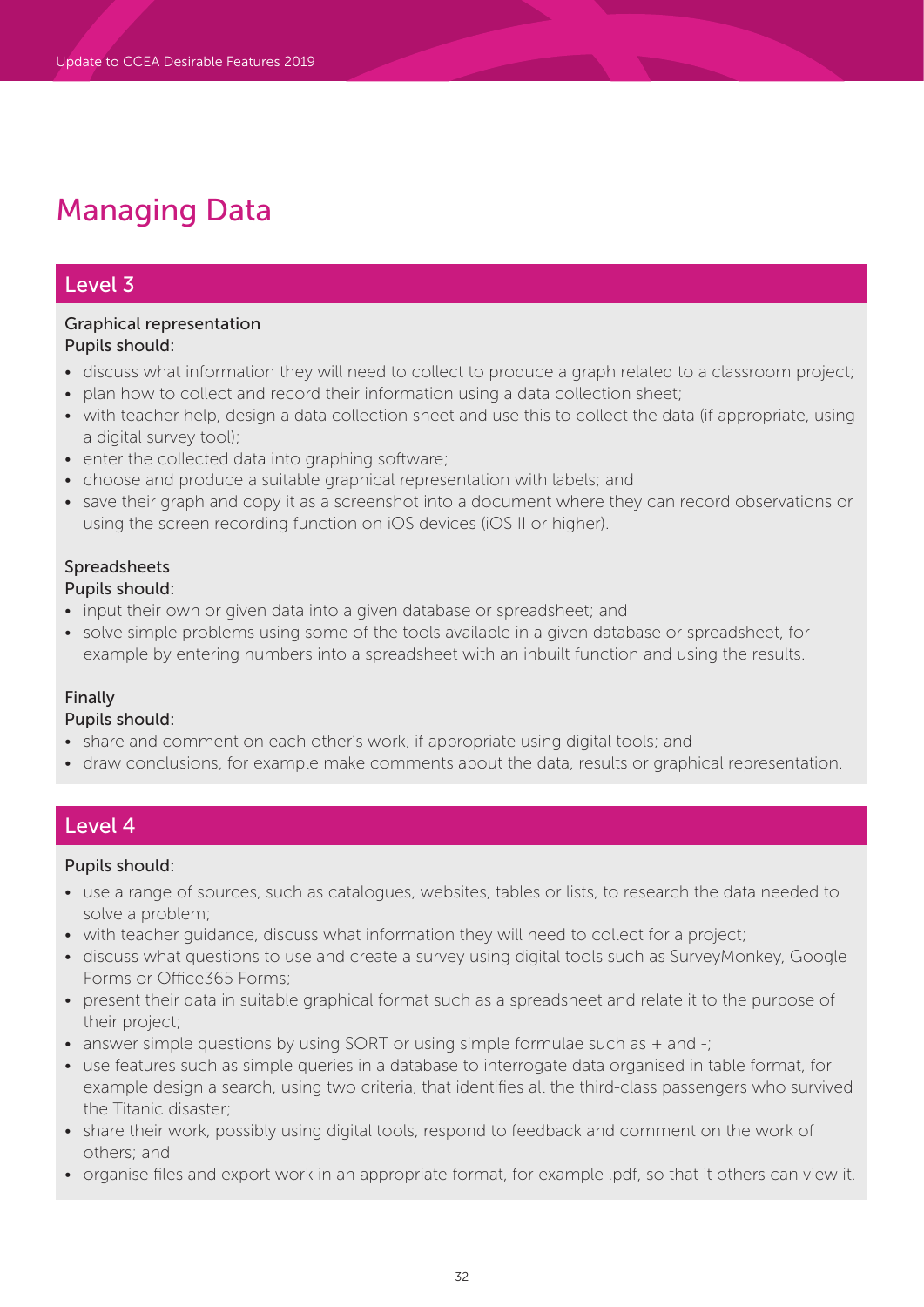# Managing Data

## Level 5

- research the data required to carry out a project;
- independently design a data collection form or create a survey using a digital tool such as SurveyMonkey, Google Forms, Office365 Forms deciding on the format of the question, choices for answers and how they to present the information;
- use features of digital tools to analyse data and solve problems, for example use built-in spreadsheet or database functions and adapt formulae to solve problems after discussing the initial result;
- share their work, using digital tools if appropriate, respond to feedback and comment on others' work evaluating process and outcome; and
- organise files and publish work online, if available, so that others can view it, for example using an online tool such as Fronter, Google Classroom, Office 365 or Seesaw.